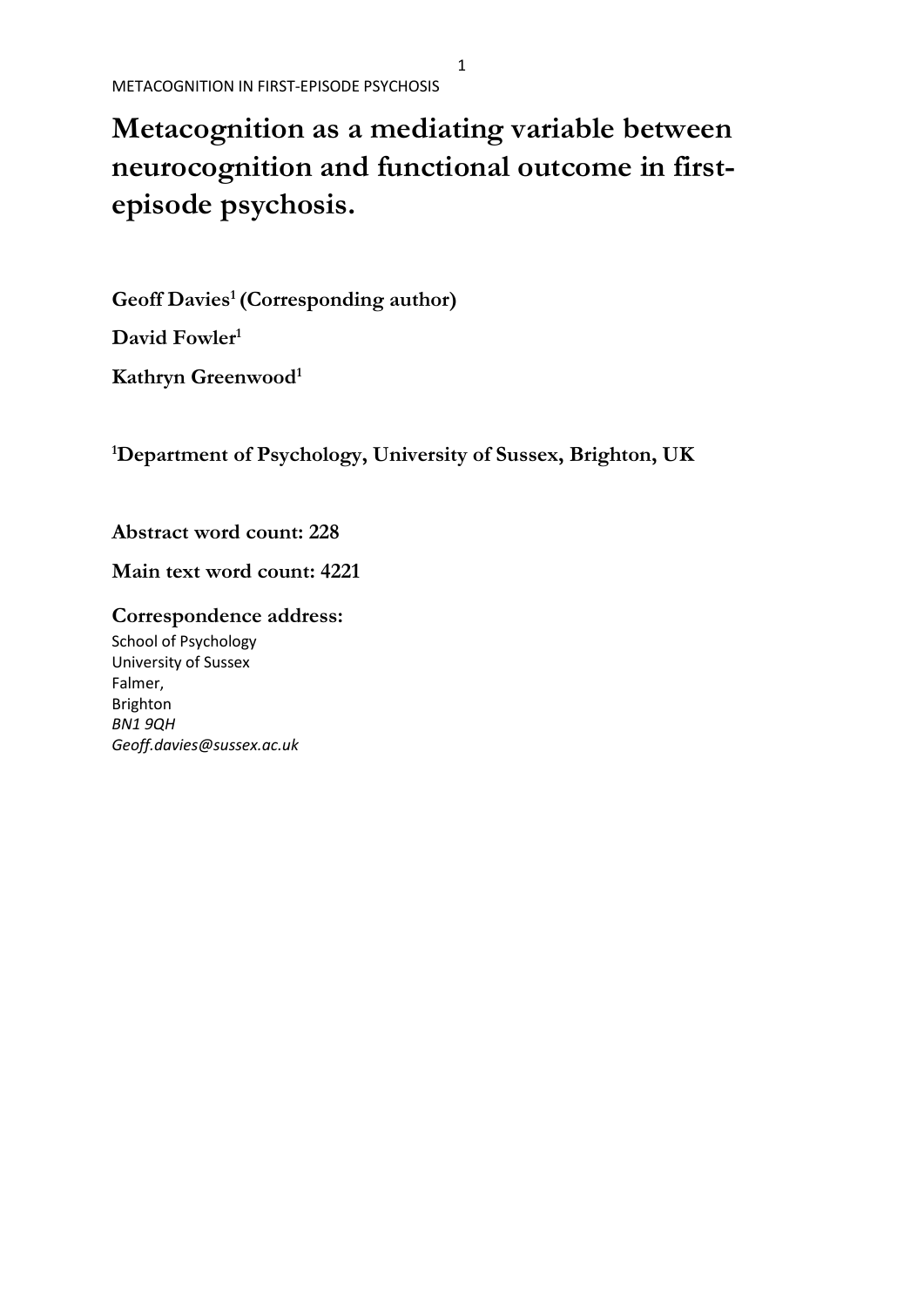# Abstract

*Background*: Neurocognitive and functional outcome deficits have long been acknowledged in schizophrenia and neurocognition has been found to account for functional disability to a greater extent than psychopathology. Much of the variance in functional outcome however still remains unexplained and metacognition may mediate the relationship between neurocognition, functional capacity, and self-reported social and occupational function. *Method*: 80 first-episode psychosis participants were recruited and completed measures of neurocognition (memory, executive function and IQ), metacognition (Beck Cognitive Insight Scale, Metacognitive Awareness Interview), psychopathology (PANSS), and both functional capacity (UPSA) and real-life social and occupational function (The Time Use Survey). Path analyses investigated the relationships between variables through Structural Equation Modelling. *Results*: A series of path models demonstrated that metacognition partially mediates the relationship between neurocognition and functional capacity, and fully mediates the relationship between functional capacity and social and occupational function. *Conclusion*: The present study findings identify that metacognition may be critical to translating cognitive and functional skills into real-world contexts, and this relationship is found at early stages of illness. Understanding how individuals translate cognitive and functional skills into the real-world (the competence-performance gap) may offer valuable guidance to intervention programmes. This finding is important to models of recovery as it suggests that intervention programmes that focus on enhancing metacognition abilities may have a greater impact than traditional rehabilitation programmes focusing on cognitive abilities, on social and occupational outcomes.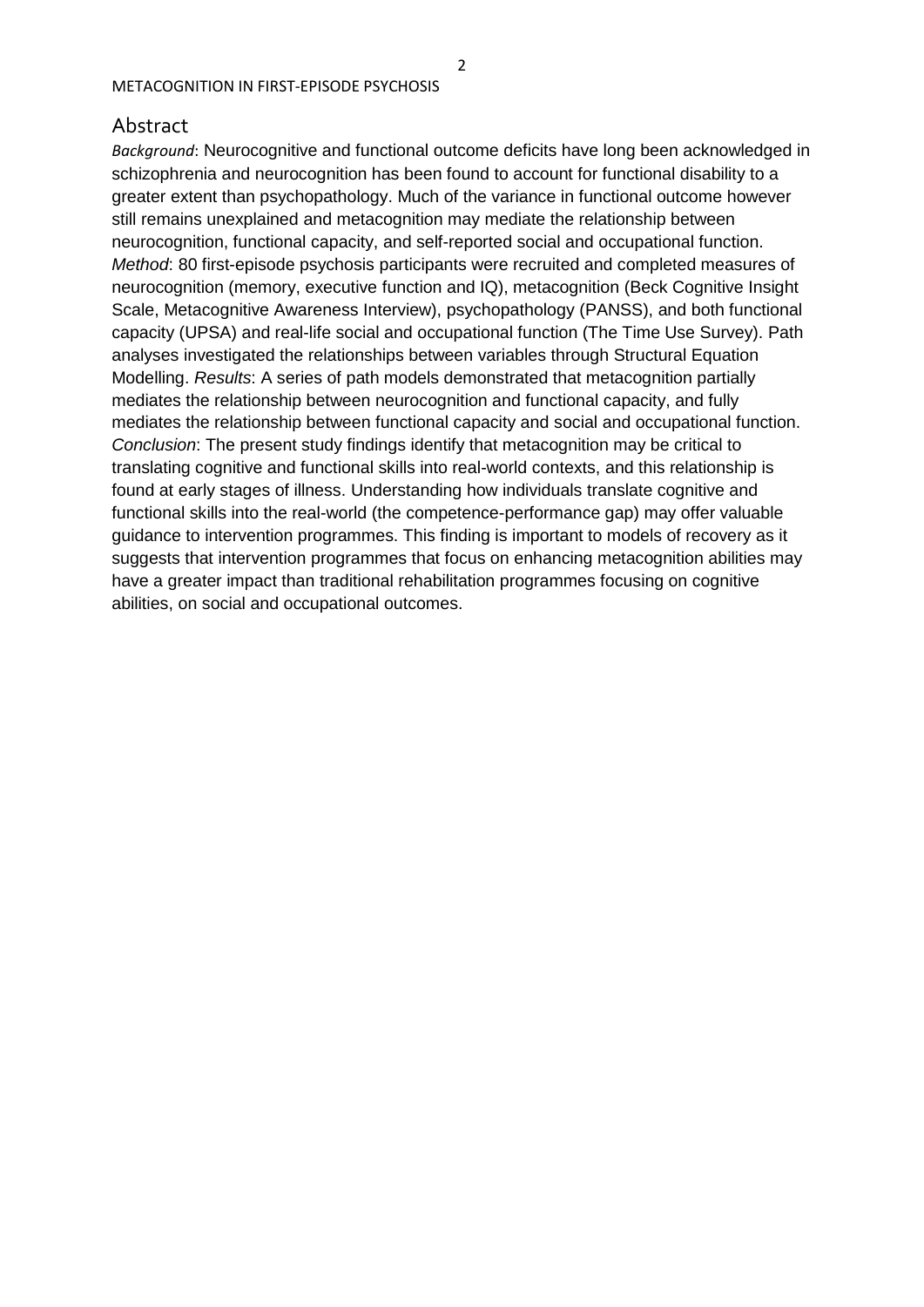# Introduction

Neurocognitive deficits in schizophrenia are considered a core feature of the disorder<sup>1</sup> and a vulnerability marker for later illness development<sup>2</sup>. Cognitive ability may also predict functional recovery in the community<sup>3,4</sup>. Better cognitive performance has been associated with improved self-reported quality of life<sup>5</sup>, social and occupational outcomes<sup>6,7</sup> and these associations persist in longitudinal designs (see Green, Kern, & Heaton, 2004 or Lepage, Bodnar & Bowie, 2014 for a review). Cognitive and functional disability are also credible treatment targets<sup>10</sup>. This association of improved cognitive skills with improved functional outcome led to the introduction of cognitive remediation programmes aiming to improve an individual's cognitive skills, and thereby functional recovery and real world community outcomes<sup>11</sup>. However, currently the evidence for the impact on to real-world improvements in functional status is equivocal<sup>12</sup>. Some reviews suggest that neurocognition only accounts for around 40% of the relationship between cognitive ability and functional outcome, which suggests that 60% of the relationship remains unexplained<sup>13</sup>. The link between neurocognition and functional outcome is perhaps not direct and this has led some to the search for mediating variables to account for the relationship<sup>13</sup>.

Metacognition has been proposed as a candidate variable to explain the unaccounted variance in the relationship between neurocognition<sup>14</sup> and functional outcome<sup>15</sup> in schizophrenia. Metacognition is broadly defined as 'thinking about thinking<sup>16</sup> and relates to our ability to inspect cognitive products and mental states<sup>17</sup> and objectively scrutinise them<sup>18</sup>. This higher-order ability draws upon cognitive skills to process self-referential information and may be essential to the integration of raw cognitive processing into a complex and constantly evolving social world<sup>19</sup>. Thus it is what we know that we know, that is important<sup>20</sup>. Being unaware of erroneous decisions (possibly as a result of underlying neurocognitive deficits) may lead to inaccurate social interpretations and poor behavioural response choices fostering functional disability.

Metacognition can be both conceptualised and measured in a number of ways. One particular conceptualisation (synthetic metacognition) has been to assess an individual's ability to describe and reflect back on their own cognition, differentiate between mental state transitions, their relationship to emotion and behaviour and to differentiate between one's own and the mental states of others<sup>21,22</sup>. Other authors have conceptualised metacognition as the insight we have into the fallibility of our own cognition (cognitive insight)<sup>23</sup> or the appropriate level of confidence applied to cognition-based decisions (metacognitive accuracy)<sup>24</sup>. Relationships have been found between metacognition and functioning<sup>25,26</sup> and neurocognition<sup>27</sup> although the findings for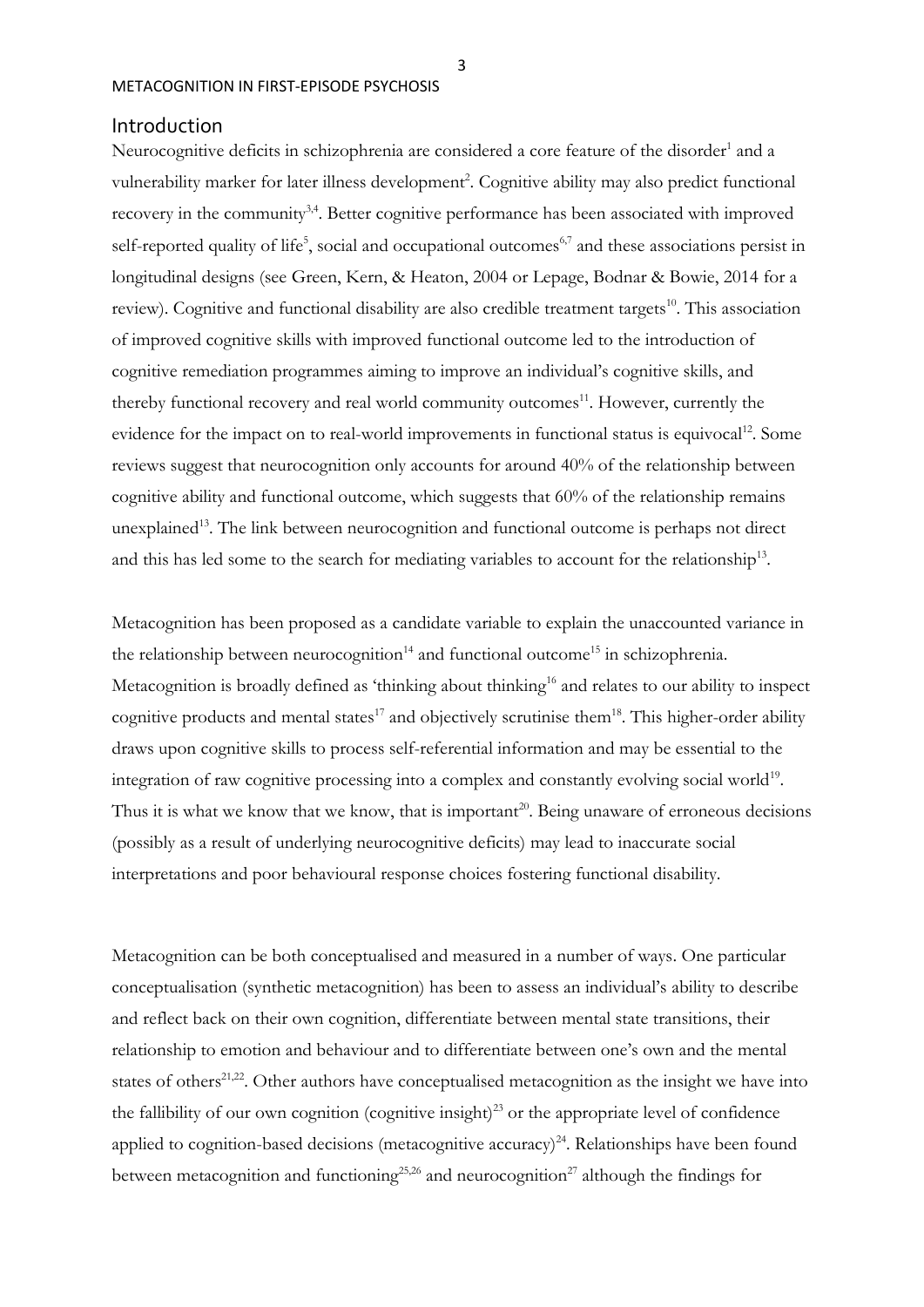metacognition as cognitive insight appear more mixed<sup>28</sup>. Metacognition has been found to mediate the relationship between neurocognition and social functioning in a chronic schizophrenia sample<sup>26</sup>. However, it is not known if this finding would be replicated in first episode psychosis or if metacognition predicts real world function<sup>26</sup>. Most research in this area has been completed on chronic cohorts which introduces confounds. In studies the use of chronic cohorts makes findings difficult to interpret as the effects on neurocognition and metacognition are difficult to disentangle from the longer-term impact of neuroleptic medication and differing access to long term contact with psychiatric services and psychological therapies<sup>29</sup>. Past researchers have also tended to employ only one measure of outcome (the frequency of social contacts) whereas functional recovery encompasses a variety of domains including occupational<sup>30</sup>, social<sup>31</sup> and capacity skills<sup>32</sup>.

In relation to functional outcome, metacognition may offer a unique account for functional disability aside from the known relationship with cognition. Metacognition has been found to associate with both social cognition and cognition<sup>26</sup> and factor analytic investigations have found it to load on a separate construct to both<sup>33</sup>. Metacognition uses similar skills to mentalization but specifically addresses the application of these mentalization skills into social contexts.

Assessment of functional outcome has become increasingly sophisticated in recent years with authors beginning to acknowledge the distinction between what one can do (functional capacity) from what one actually does in real-life. Assessments of functional capacity attempt to provide objective measures of current functional ability free from the impact of social factors such as denial of opportunity<sup>34</sup>. Functional capacity has been found to mediate the relationship between neurocognition and real-world function<sup>35</sup>. Gupta and colleagues<sup>36</sup> found that a larger competence-performance gap is associated with earlier onset of illness, depressive symptoms and greater time in hospital suggesting a complex relationship between the variables.

In summary metacognition, having the ability to reflect back and learn, may be critical to the initiation, integrating and application of cognitive skills into real-world situations. These metacognitive skills may aid the learning of new information, improve social and occupational recovery and promote self-management in the community. Incorporating metacognitive processing into cognitive remediation programmes has already begun in trials with positive results thus far<sup>37</sup>. However, research is needed to clarify how metacognition impacts on the relationship between neurocognition and both functional capacity *and* social and occupational function. To date few designs have differentiated between these variables.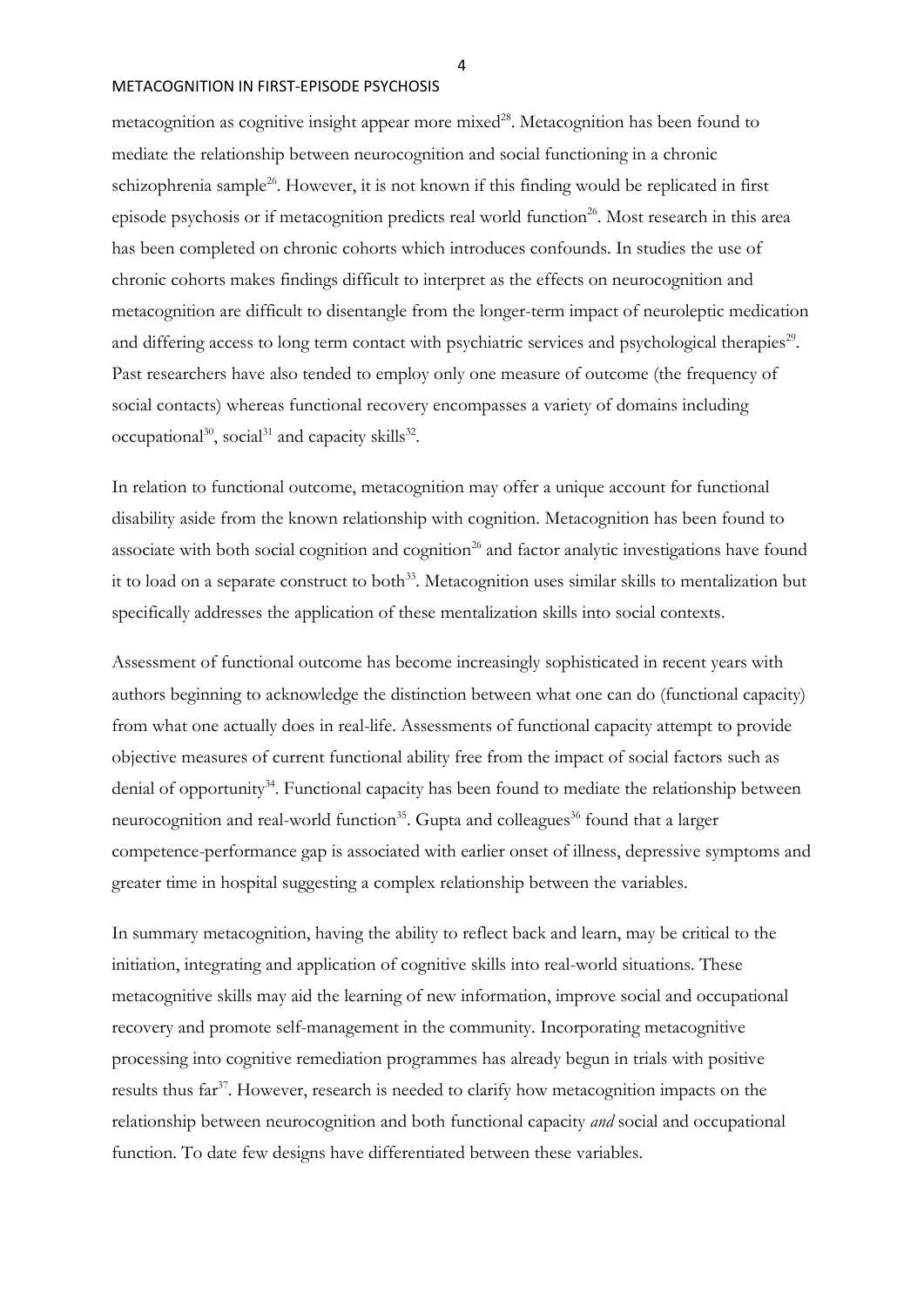The present study investigated the association between metacognition, neurocognition, and both functional capacity and social and occupational functioning in a cohort of people with first episode psychosis using structural equation modelling. We predicted that metacognition would mediate the relationship between neurocognition and functional capacity (assessed by performance skills assessment UPSA) and secondly that metacognition will mediate the relationship between functional capacity and real-world functioning (assessed by time use)*.* This is the first study of its type with first episode psychosis.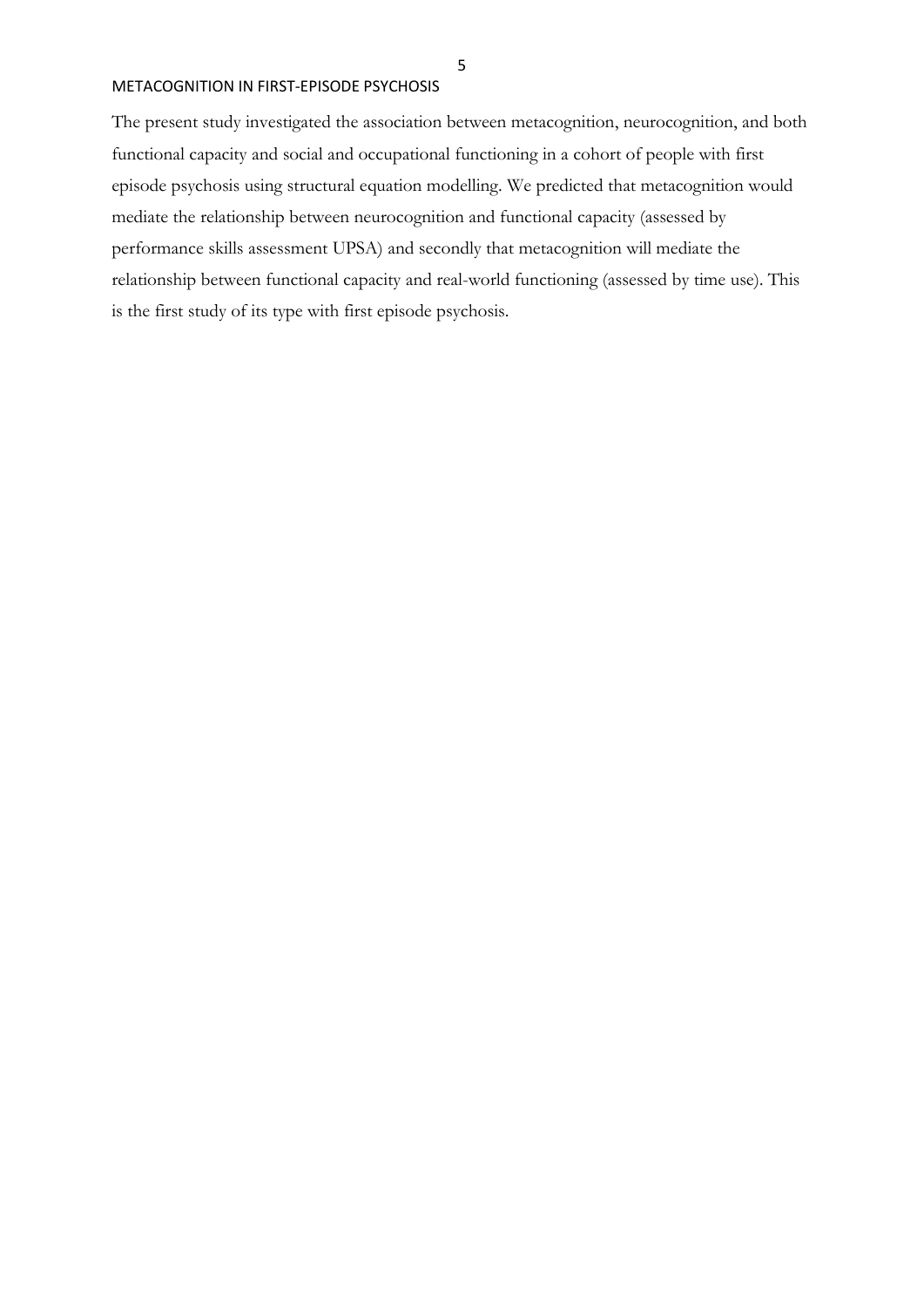# Method

#### **Participants**

Participants were recruited From Early Intervention in Psychosis (EIP) services in Sussex, UK. Ethical approval was obtained (Ref: 11/LO/1877, project ID 72141). All participants gave informed written consent to enter the research study. The study inclusion criteria were: A current diagnosis of FEP and being over the age of 18. Exclusion criteria were: A primary diagnosis of substance misuse or organic neurological impairment or insufficient English language skills to complete the assessments. Demographic and medication information was recorded and medication converted to Olanzapine atypical equivalents using conversion tables from Leucht and colleagues<sup>38</sup>.

#### *Measures Neurocognition*

Several specific domains of neurocognitive function known to be impaired in schizophrenia and psychosis were selected as previous research identifies the need for more comprehensive and more standardised<sup>39</sup> measurement of neurocognitive impairment.

Verbal and working memory were assessed using the Logical Memory and Letter-Number Sequencing subscales from the Wechsler Memory Scale (WMS-III)<sup>40</sup>. Executive function was assessed through phonological and semantic<sup>41</sup> Verbal Fluency, and the Trailmaking Task. IQ was captured through the Wechsler Abbreviated Scale of Intelligence<sup>42</sup>.

#### *Metacognition*

Metacognition was assessed through two measures; the Metacognitive Assessment Interview (MAI)<sup>43</sup> and the Beck Cognitive Insight Scale (BCIS)<sup>23</sup>. These measures were selected for their frequency of use as metacognitive measures in psychosis and schizophrenia and shared loading in a factor analysis investigation<sup>33</sup>. The MAI is an adaptation of the Metacognitive Assessment Scale  $(MAS)^{22}$  and based on the same theoretical framework<sup>42</sup> but is less time consuming to administer as metacognitive function is directly questioned as opposed to assessing a standardised psychiatric interview retrospectively. The MAS upon which the MAI is based has been validated across numerous clinical populations<sup>17</sup> including FEP<sup>44</sup> and schizophrenia<sup>19</sup> and the MAI has been validated in a clinical population<sup>45</sup>.

The MAI is a semi-structured clinical interview designed to assess 4 domains of metacognition; *monitoring*, *integration, differentiation* and *decentralisation*. A manualised set of interview questions are conducted, with the participant response guiding the interview sequence to assess the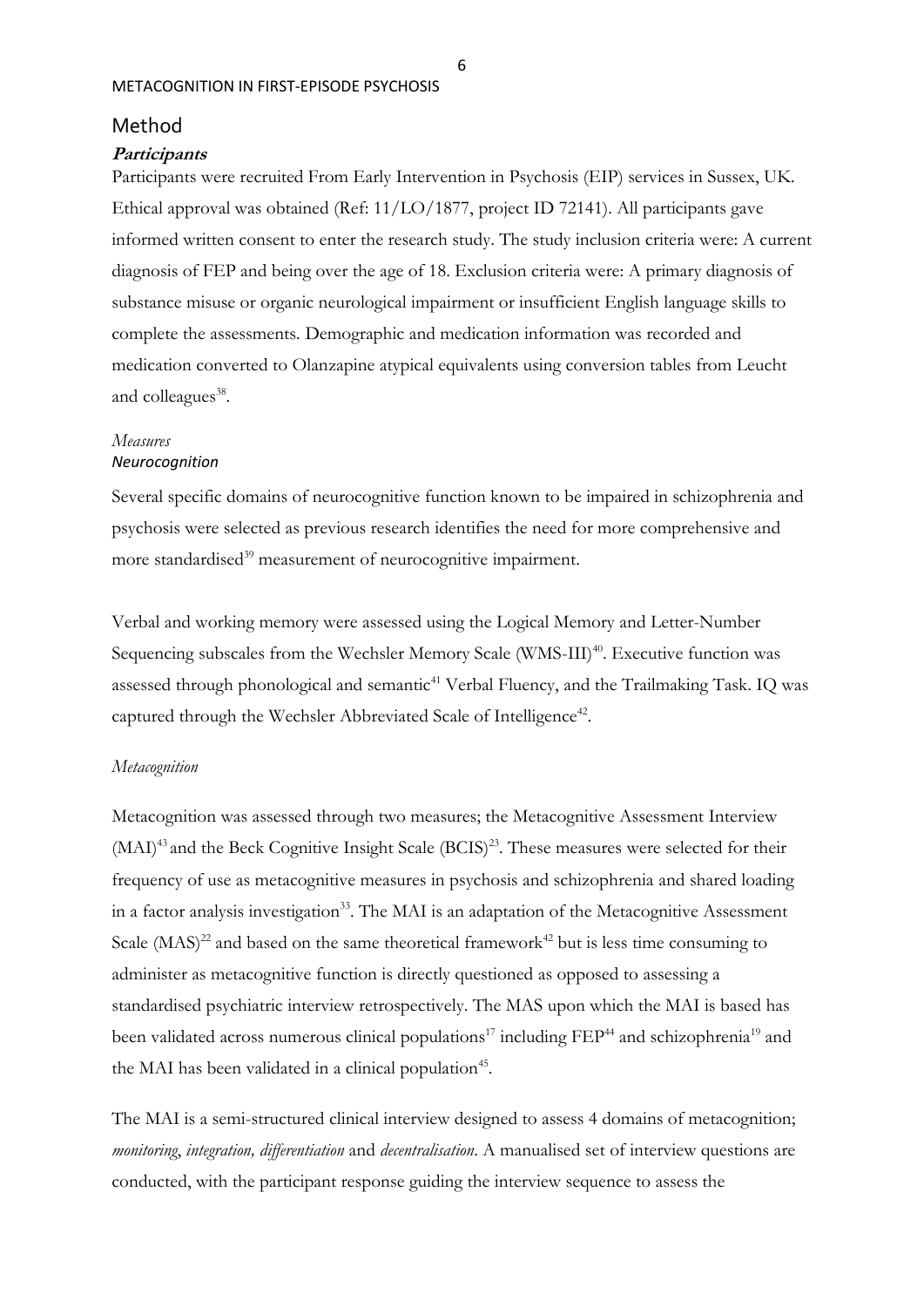aforementioned domains. The *monitoring* subsection is comprised of questions that capture the interviewee's ability to identify and monitor the thoughts and emotions that make up their own mental state. The *integration* subscale assesses the individual's ability to reflect back on the transitions between their own mental states and identify causal reasons behind the transitions. The *differentiation* subscale assesses the individual's ability to consider their point of view as subjective and fallible and distinguish between fantasies, beliefs and assumptions about reality in relation to factual events. The final *decentralisation* subscale requires the participant to describe and interpret the mental state of another person and to understand how that person's beliefs, values and perspectives are separate from their own.

The BCIS captures the participant's self-reported ability to reflect on their own cognitive products, distance themselves from and re-evaluate thoughts, beliefs, and subjective interpretations<sup>23</sup>. It comprises 2 subscales; the self-reflectiveness scale assesses the individual's willingness to reflect upon and be objective about thoughts. The self-certainty subscale relates to the individual's certainty about being right and their resistance to correction. This information is measured through 15 self-report questionnaire items rated from 0 (do not agree at all) to 3 (agree completely). The BCIS has been assessed for validity and reliability<sup>23 46</sup> and employed in  $\text{FEP}^{48}$ .

#### *Symptoms*

Symptoms were measured by the Positive and Negative Syndrome Scale (PANSS)<sup>49</sup>. The PANSS has been well validated in research<sup>50</sup> and employed in  $\rm{FEP^{44}}$ .

#### *Functioning*

Function was measured through two methods; functional capacity and self-reported social and occupational functioning (SOF). Functional capacity was measured by the UCSD Performance-Based Skills Assessment (UPSA)<sup>51</sup> and SOF was captured by the Time Use Survey<sup>52</sup>. The UPSA is an instrument to assess capacity to complete everyday tasks across five domains; finance, communication, comprehension and planning, transportation and household chores. The UPSA has been assessed for reliability and validated in schizophrenia<sup>52</sup> and employed in FEP before<sup>53 54</sup>.

The Time Use Survey<sup>51</sup> is a semi-structured interview in which the participant is asked about the amount of time spent undertaking a variety of activities in the preceding month. The activities capture a host of functional domains including employment, education, voluntary work, leisure and sport, childcare and household maintenance. The total time spent in structured activities was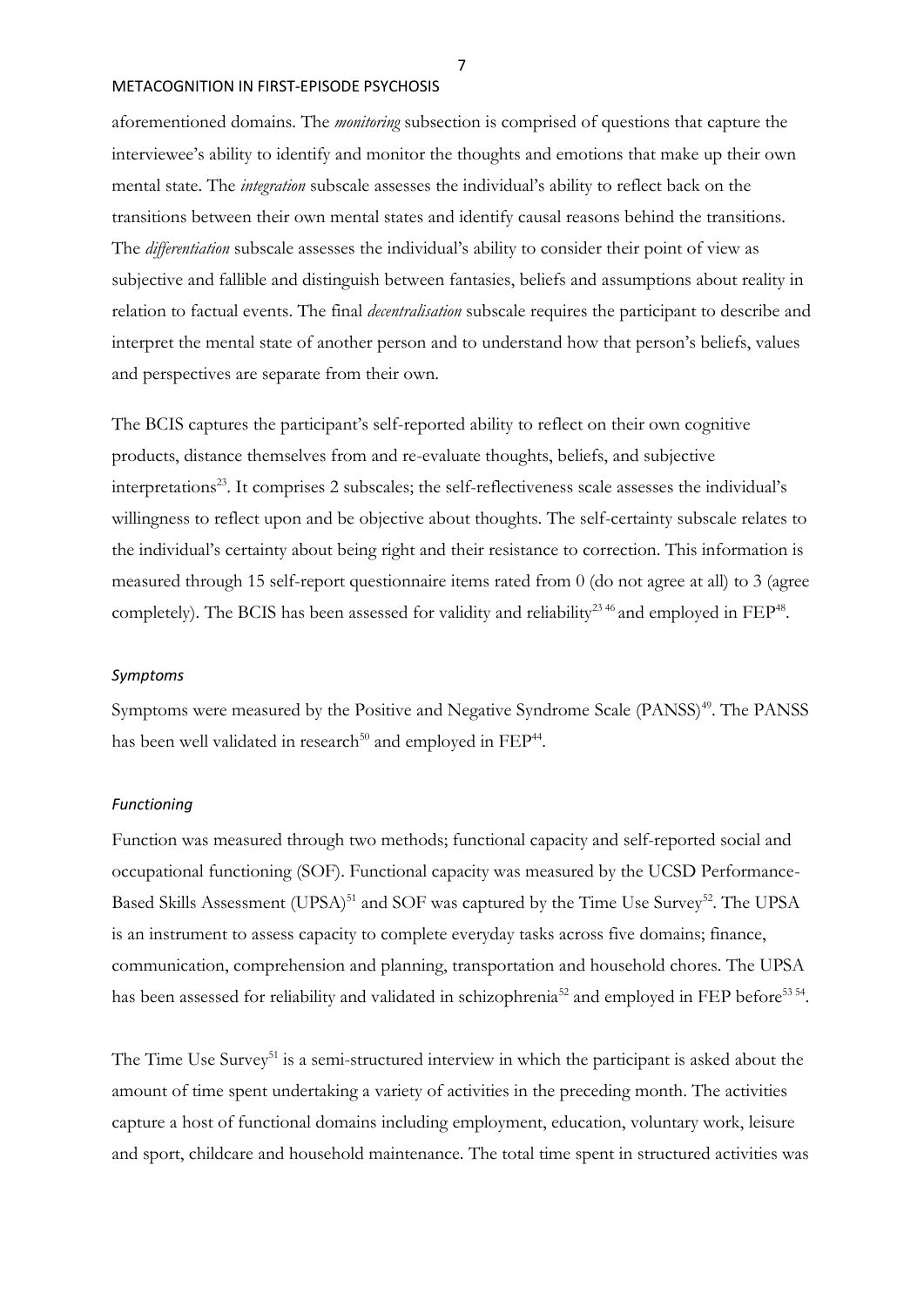calculated from the aforementioned domains and included in analysis as a measure of SOF. The Time Use survey has been used in healthy individuals, FEP and CHR groups<sup>56</sup> in previous research.

#### *Data Analysis*

First, descriptive statistics for all variables were computed using SPSS version 22 and inspected for normality and suitability for factor analysis. Second, preliminary relationships between variables were investigated through correlation analysis. The factor structure of observed variables was next explored using Mplus version 6. Factor structure was assessed through Confirmatory Factor Analysis (CFA) where pre-existing data was available and Exploratory Structural Equation Modeling (ESEM) where no existing research had assessed factor structure in the population.

Third, Mediation analyses were conducted using Mplus (version 6), to investigate the relationships between the key factors of neurocognition, functional capacity and SOF, with metacognition as a mediator. The role of negative symptoms was also explored. The mediation model was investigated through indirect pathway statistics and Confidence Intervals (CI) derived through bootstrapping as suggested by Preacher and Hayes<sup>56</sup>. To support the direction of the relationships investigated, reverse models were also assessed. Lastly, to rule out the role of medication, the relationship between Olanzapine equivalent and metacognitive variables and function was investigated through correlation analysis.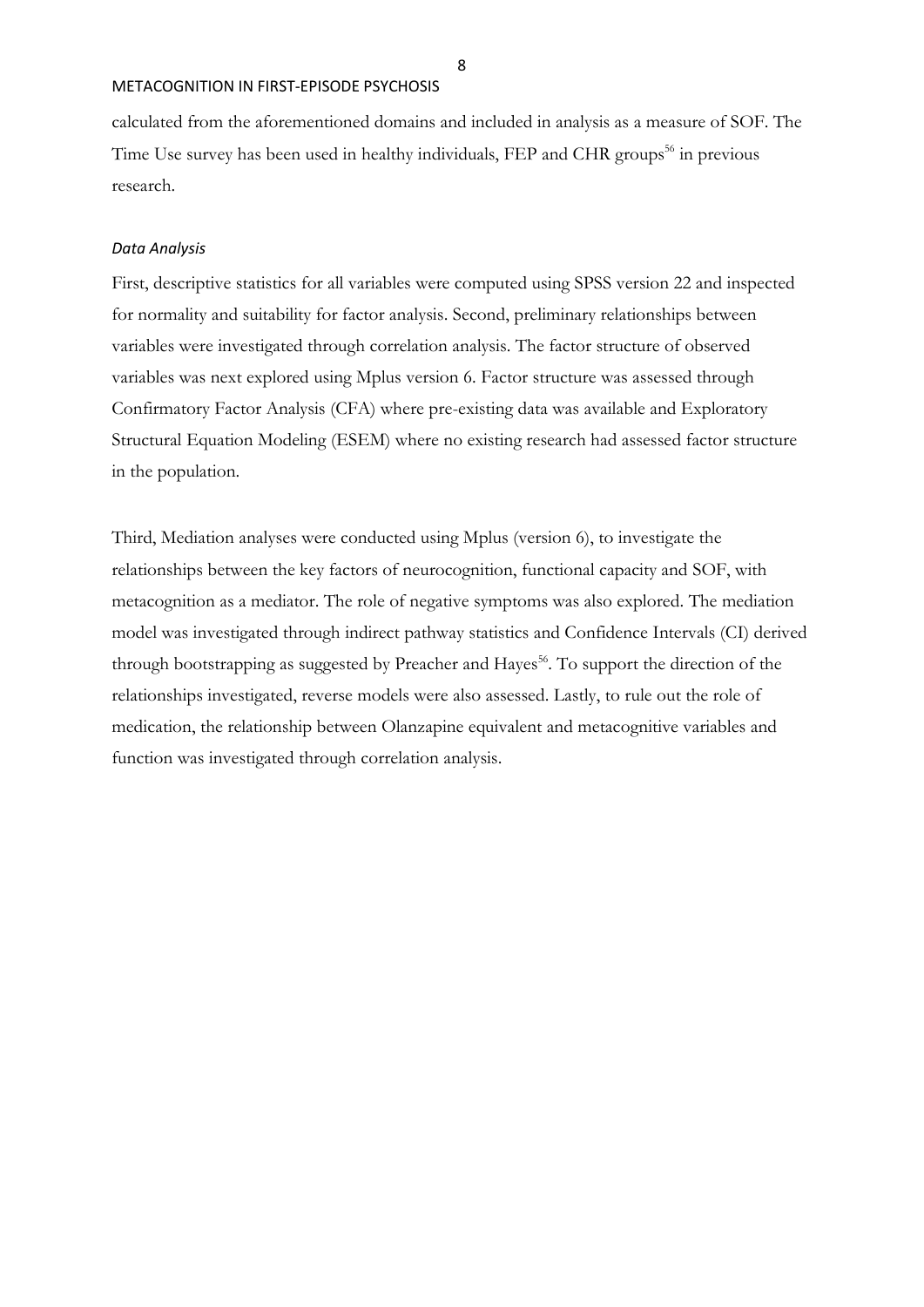# Results

## *Sample statistics*

Eighty FEP patients were recruited in total, mean age 26.08 (SD. 5.53, range 18-40) and the sample was comprised of 49 male and 31 female patients (see table 1 for demographic information).

#### **[Insert table 1 here]**

The means and standard deviations of the neurocognitive, metacognitive and functional capacity and outcome variables are available in table 2 below. Detailed test statistics are provided in table 3 and 4. In addition appropriate summary test statistics (r values) have been included throughout. Missing data was treated as Missing at Random (MAR) therefore a maximum likelihood model estimation was used to address missing data issues as the default in Mplus.

Model selection and assessment was made using the criteria outlined by Preacher and Hayes<sup>57</sup> where bootstrapping and confidence intervals are advised to assess the presence of mediation rather than the more traditional Baron and Kenny approach.

#### **[Insert table 2 here]**

#### *Factor analysis*

A CFA confirmed that neurocognition was a 1-factor solution containing verbal and working memory, executive function, verbal and performance IQ. The model demonstrated an acceptable fit to the observed data  $(\chi^2(29) = 29.55, \rho = .06, \text{CFI} = 0.96, \text{TLI} = 0.95 \text{ RMSEA} = 0.08)$ . An ESEM analysis suggested that metacognition was best captured by the BCIS self-reflectivity and MAI total score. The CFA for functional capacity suggested that a 1-factor solution offered acceptable model fit statistics test  $(\chi^2(5)=10.59, p=.06, CFI=.94, TLI=.89, RMSEA=.13)$ . Selfreported social and occupational function was included a single item observed variable in mediation analysis.

#### *Correlation analysis*

#### **[Insert table 3 here]**

Table 3 reveals that, as suggested by previous research, neurocognitive ability is significantly associated with one's ability to conduct everyday tasks (functional capacity) and the amount of time spent in structured activities (SOF). Higher neurocognitive ability is associated with better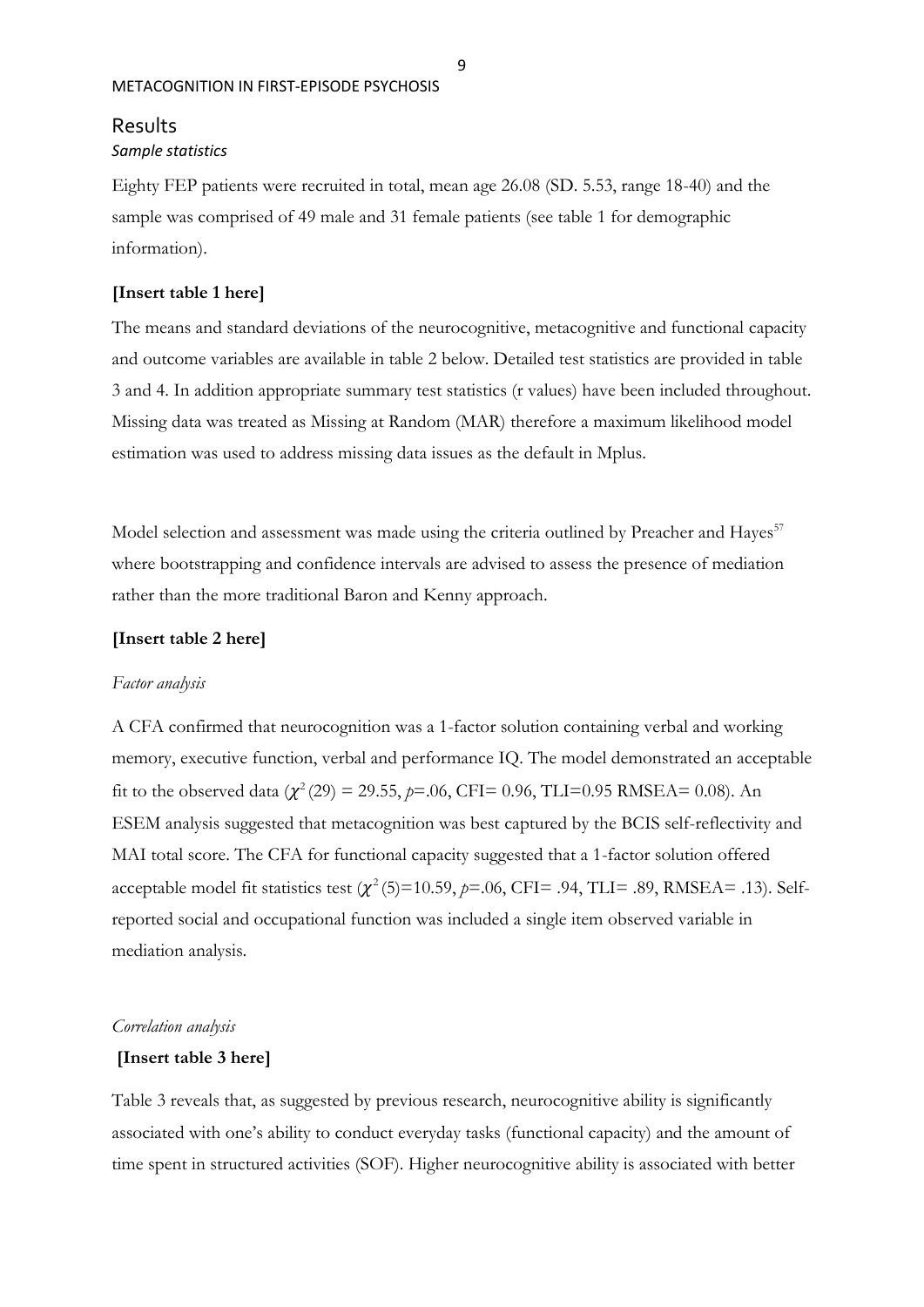individual functioning. The analysis also demonstrates that metacognitive ability, both measured by the MAI and the BCIS self-reflectivity scale, is positively associated with both functional capacity and SOF. This suggests that better metacognitive function is associated with greater capacity to complete daily living tasks and spending more time in structured activities. Due to the high correlation between neurocognition and education level, neurocognition alone was selected for further analysis. No significant relationship was found between medication dose and metacognition (*p*=.687) or functional capacity (*p*=.407) or SOF (*p*=.369) so excluded from further analysis.

#### *Path Analysis*

To replicate existing work, the role of functional capacity in mediating the relationship between neurocognition and SOF was investigated and a significant mediation pathway was found. In order to test the mediating effect of metacognition on the relationship between neurocognition and functional capacity, model 1 (figure 1 below) was tested. A significant direct pathway was found between neurocognition and both functional capacity (p<.001) and metacognition (*p*=.02) and between metacognition and functional capacity  $(p=0.005)$ . The mediation model was then run and metacognition significantly mediated the relationship between neurocognition and functional capacity  $(\beta = 29, \beta = 0.009, +/-95\%$  [.07, .50]). As the direct pathway remained significant in the mediation model the data is consistent with partial mediation. The mediation model accounted for 67% ( $\mathbb{R}^2 = 67$ ) of the variation in capacity to complete simulated daily living tasks and 31% of the variation in metacognitive ability ( $R^2 = 0.31$ ). The reverse model (X and Y reversed and Y and M reversed) was not significant. Additional models were run with a significant secondary mediation pathway through negative symptoms and negative symptoms as an individual mediator of cognition and functional capacity. However introducing negative symptoms into the model led to the model fit statistics (CFI, TFI and chi square model fit) deteriorated below what is considered acceptable model fit therefore the simple model with only metacognition was selected.

#### **[insert fig 1 here]**

Next, the relationship between functional capacity and SOF was assessed, with metacognition as a mediator (figure 2 below). Metacognition significantly mediated the relationship between functional capacity and SOF as evidenced by the indirect path  $(\beta = .41, \beta = .001, 95\%$ CI [.31, .64]). Interestingly, as the direct path is not significant, this suggests the presence of full mediation and the model accounted for 66% of the variance in SOF ( $\mathbb{R}^2$  = .66). The reverse model was not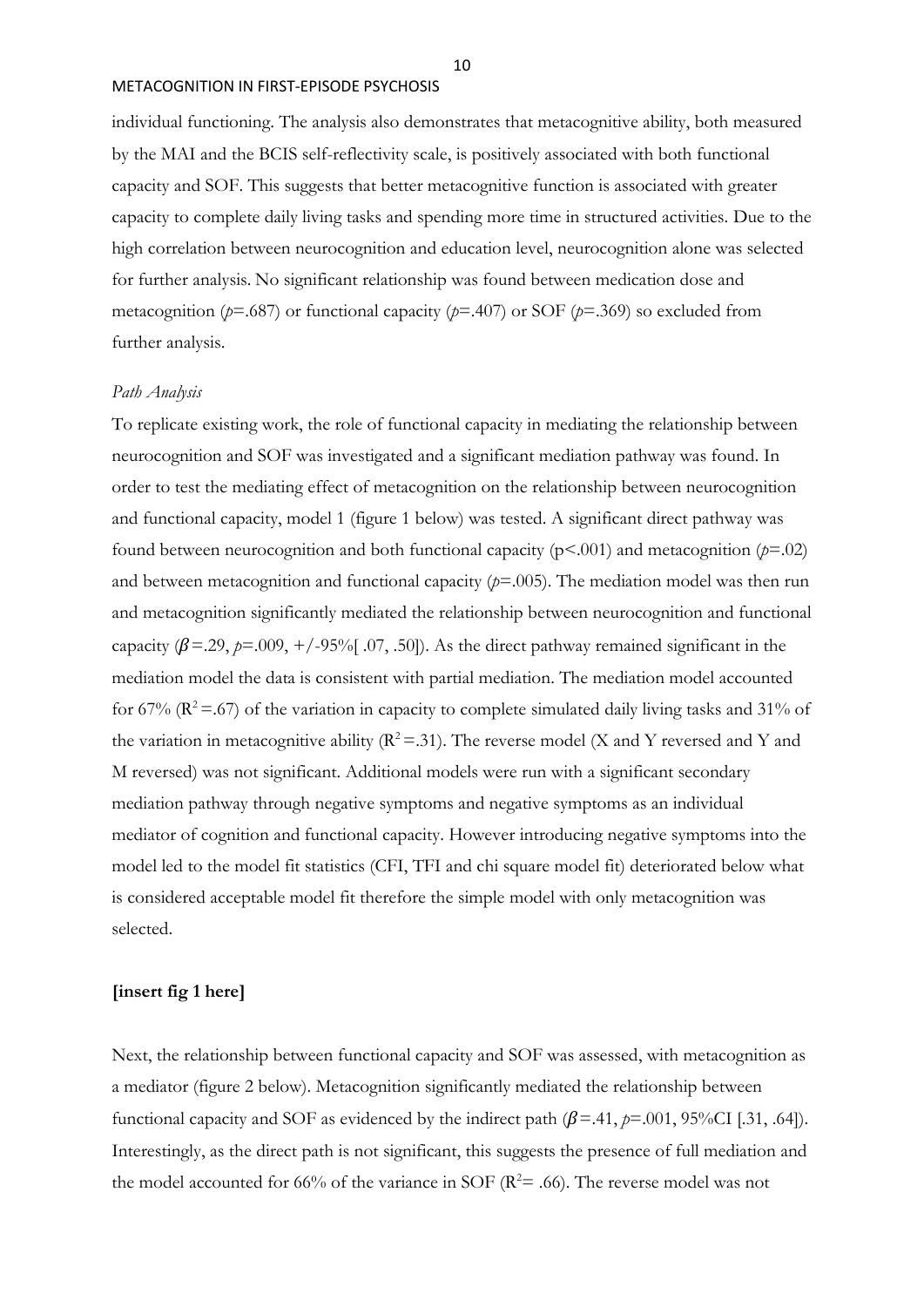significant. Alternative models were also run and metacognition was found to significantly mediate the relationship between neurocognition and SOF (available in table 4. Table 4 contains the indirect (mediation) path statistics, CIs and overall model fit statistics). This confirms that the ability to conduct daily tasks and the ability to scrutinise cognitive products are implicated in translating cognitive abilities into real-life contexts.

**[insert fig 2 about here**]

**[Insert table 4 here]**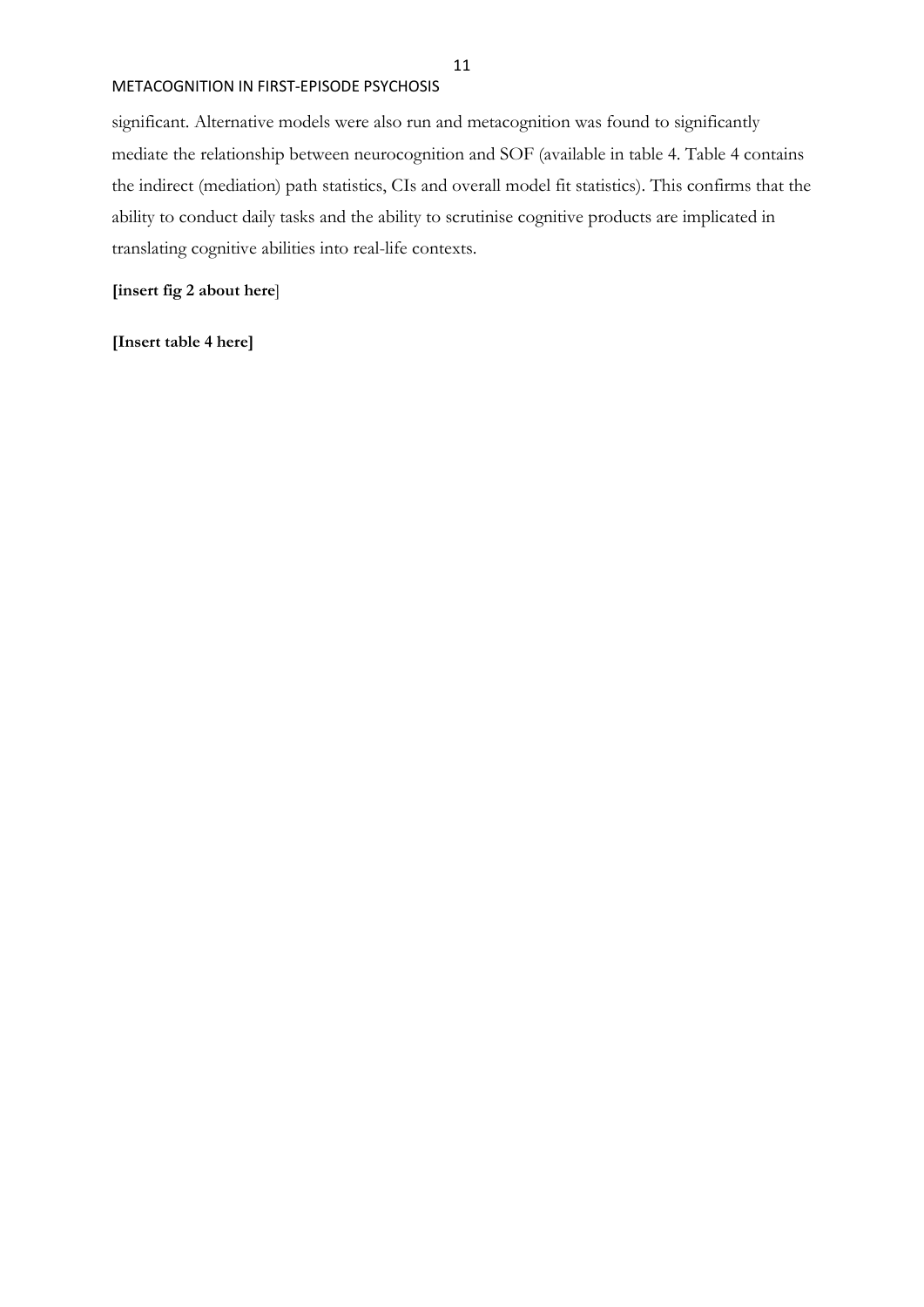# Discussion

The present study offers two important findings; a) that metacognition partially mediates the relationship between neurocognition and functional capacity, and b) that metacognition fully mediates the relationship between functional capacity and SOF. All models reported demonstrated acceptable model fit statistics (table 4) and the effect sizes  $(R^2)$  are large adding to the importance of the present work. In relation to the hypotheses, hypothesis one that metacognition would significantly mediate the relationship between neurocognition and functional capacity, was partially accepted as a significant partial mediation relationship was found. Hypothesis two that metacognition would significantly mediate the relationship between functional capacity and SOF was fully supported.

## *Neurocognition and functional capacity*

The mediation analysis found that metacognition partially mediates the relationship between neurocognition and functional capacity explaining 67% of the overall variance in functional capacity. This suggests that raw cognitive ability may not be sufficient in itself to successfully complete everyday tasks but rather the metacognitive ability to accurately reflect back on cognition may be a key ingredient in equipping those recovering from psychosis to apply these cognitive process to function effectively.

#### *Functional capacity and SOF*

In terms of the relationship between functional capacity and SOF, metacognition was found to fully mediate this relationship. This is an important finding as this suggests that, whilst individuals may possess the capacity to complete tasks essential to community function, without sufficient metacognitive abilities, these skills may not be initiated, integrated and applied successfully to support real-world function and recovery. This finding suggest that metacognition and the ability to reflect back on cognitive products and accurately identify their relationship to emotions and behaviour in both the self and others, is critical to translating cognitive skills into real-world behaviour.

In terms of the relationship between neurocognition and metacognition, the present study corroborates the work of Hamm et al.,<sup>58</sup> Nicolò et al.,<sup>14</sup> and Abu-Akel and Bo<sup>59</sup> and a host of papers by Paul Lysaker<sup>17,21,26</sup> in which improved neurocognition is associated with better metacognition. The present sample report similar scores to a paper by Lepage<sup>28</sup> in FEP on both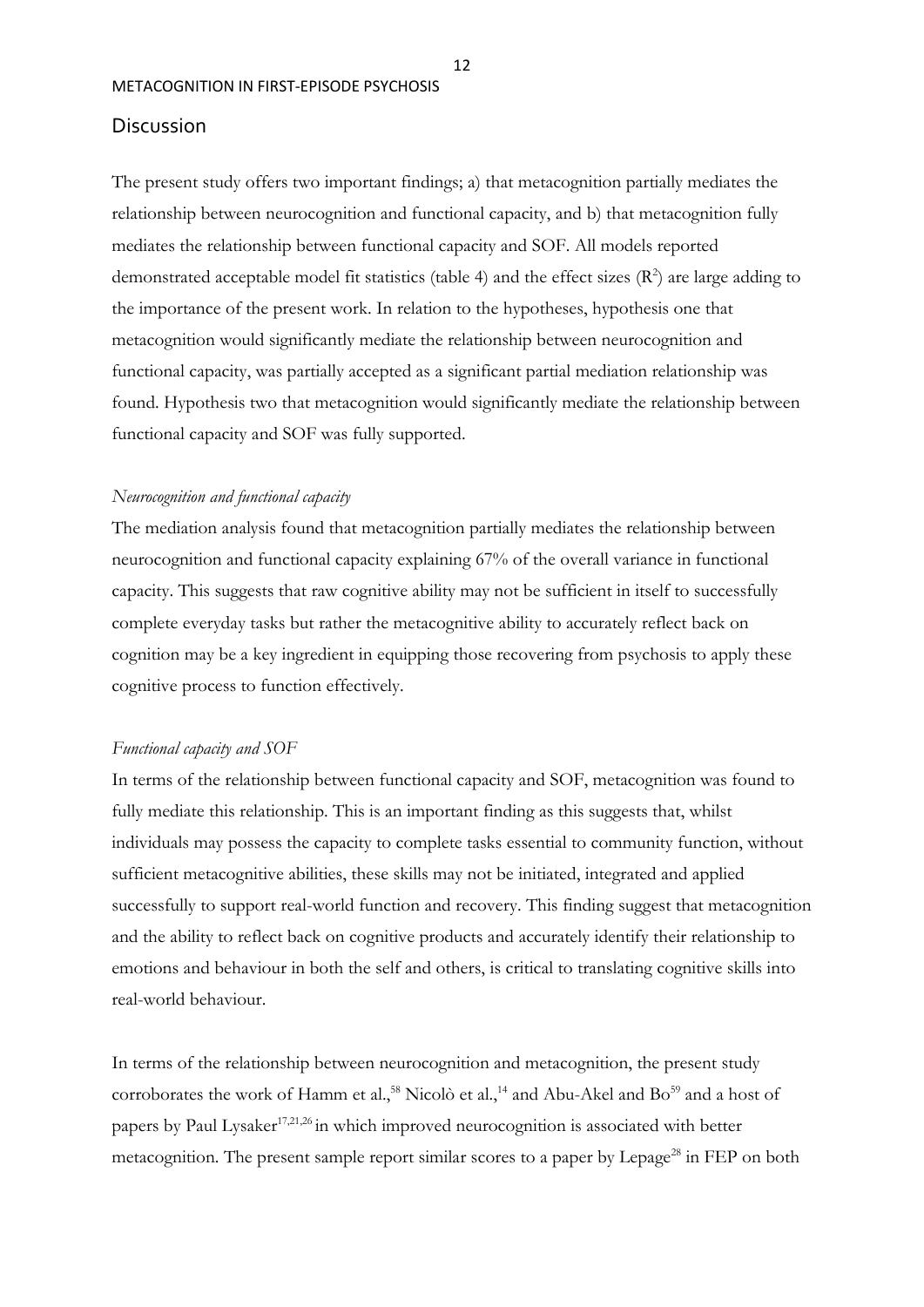self-reflectivity (mean 13 versus the present study 15.88) and self-certainty subscales (7.9 versus the present study 5.88). The work available on synthetic metacognition is more difficult to compare as the other studies in the area<sup>45 29</sup> used a slightly different measure. The present study does however offer corollary support in that deficits in metacognition are present in FEP however goes further by offering an account for the relationship between neurocognition and functional outcome. The findings that self-reflectivity but not self-certainty loaded onto an overall metacognitive factor is interesting and can be accounted for by known work in the area. Gilleen, David and Greenwood<sup>60</sup> found a relationship between self-reflectivity and awareness but not with self-certainty. Self-certainty may be more related to pathology and delusional thinking than higher-order synthetic metacognition*.* The present study also confirms that metacognition is an important determinant of community function as suggested by Giusti et al.,<sup>25</sup> and Brüne et al.,<sup>18</sup>. These studies were predominantly obtained in chronic samples however and this is the first study in first episode psychosis.

The present study builds on Lysaker et al.'s<sup>26</sup> study which found that metacognition mediated the relationship between cognition and social function. The present study extends this finding going on to demonstrate that this mediation effect may also be found using a measure of real life function (time use), as well as functional capacity (UPSA) and using a richer overall construct of metacognition. The present study was conducted in first episode psychosis which minimises the problems of interpretation associated with findings from chronic participants due to confounding with chronicity of illness and associated medication and treatment therapy exposure. The present paper adds to our understanding of the competence-performance gap<sup>35</sup> by suggesting that metacognition may account for the disparity in the ability to complete daily living tasks, and actually performing them in the community. The present findings may imply that that the relationship between cognition and functional outcome may be a multi-step pathway, with metacognition as well as social cognitive and belief driven causal mechanisms. While Green, Llerena and Kern<sup>61</sup> have discussed this possibility, they suggest that a single pathway through social cognition is the most parsimonious solution.

The role of social cognition was not investigated in the present study although has been investigated at length elsewhere<sup>8 30</sup>. However some shared relationship between the MAI domain understanding the mind of others and social cognitive domains such as theory of mind would be expected as both require the individual to adopt the perspective of others which may be key to a host of functional domains such as social relationships and occupational functioning. A future study investigating the relationship between social cognitive and metacognitive variables on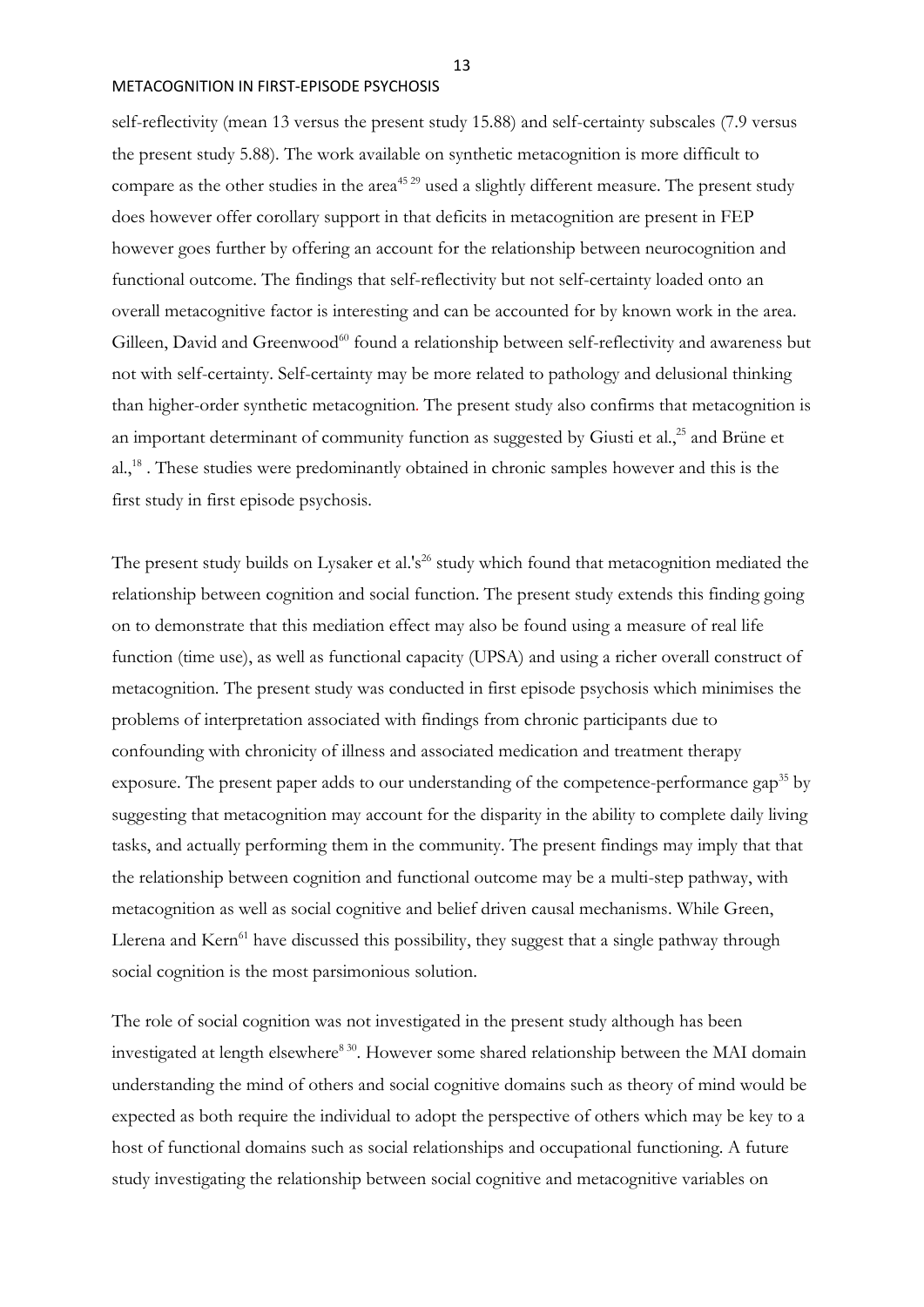different aspects of functional outcome would be valuable to understand the unique contribution each offers different aspects of community functioning. Our findings suggest that metacognition may be a key mediating variable which is able to offer an account for how these pathways interact.

This study had methodological strengths in contrast to previous studies using chronic samples. No significant relationships were found between medication and metacognitive domains or outcome domains in this first episode sample thus the impact of medication may be minimised. Furthermore although the sample was still predominantly male, the ratio was much more even (61% male versus 39% female) than in past studies. This is also the first study to incorporate cognitive insight into this analysis and suggests that self-reflectivity may contribute to community function in addition to cognitive ability.

In addition to work with CRT, the present study adds to the evidence base supporting treatment initiatives such as the Metacognitive Reflection and Insight Therapy (MERIT) and Neurocognitive Enhancement Therapy (NET) which also directly target the mechanisms discussed in the present paper for development in psychotherapy. MERIT seeks to assist those in treatment with developing a more complex narrative of their own mental lives and to be able to reflect on interpersonal events to better assist reducing social disability $62$ . The present study offers a clear link between these abilities and their importance to improving functional outcome at early stage of illness. One of the key outcomes for NET has been identified as translating cognitive skills into real-world benefits<sup>63</sup> and the present study demonstrates that metacognitive ability may be key to facilitating this.

Engaging in normative social and occupational activity $64$  and participating in social and meaningful activity<sup>65</sup> have been identified as key to personal recovery<sup>66</sup>. Thus a greater understanding of factors that allow individuals to maintain or regain these structured activities is crucial to treatments to improve functional outcome

The study findings are of clinical relevance as they suggests that cognitive abilities are an important determinant of the capacity to complete everyday tasks however metacognition is also required to navigate the complexities of daily life. When it comes to translating these skills into a real-world setting, targeting metacognition is potentially at least as important as a focus on raw cognitive ability which may be less amenable to intervention. In summary, one's ability to reflect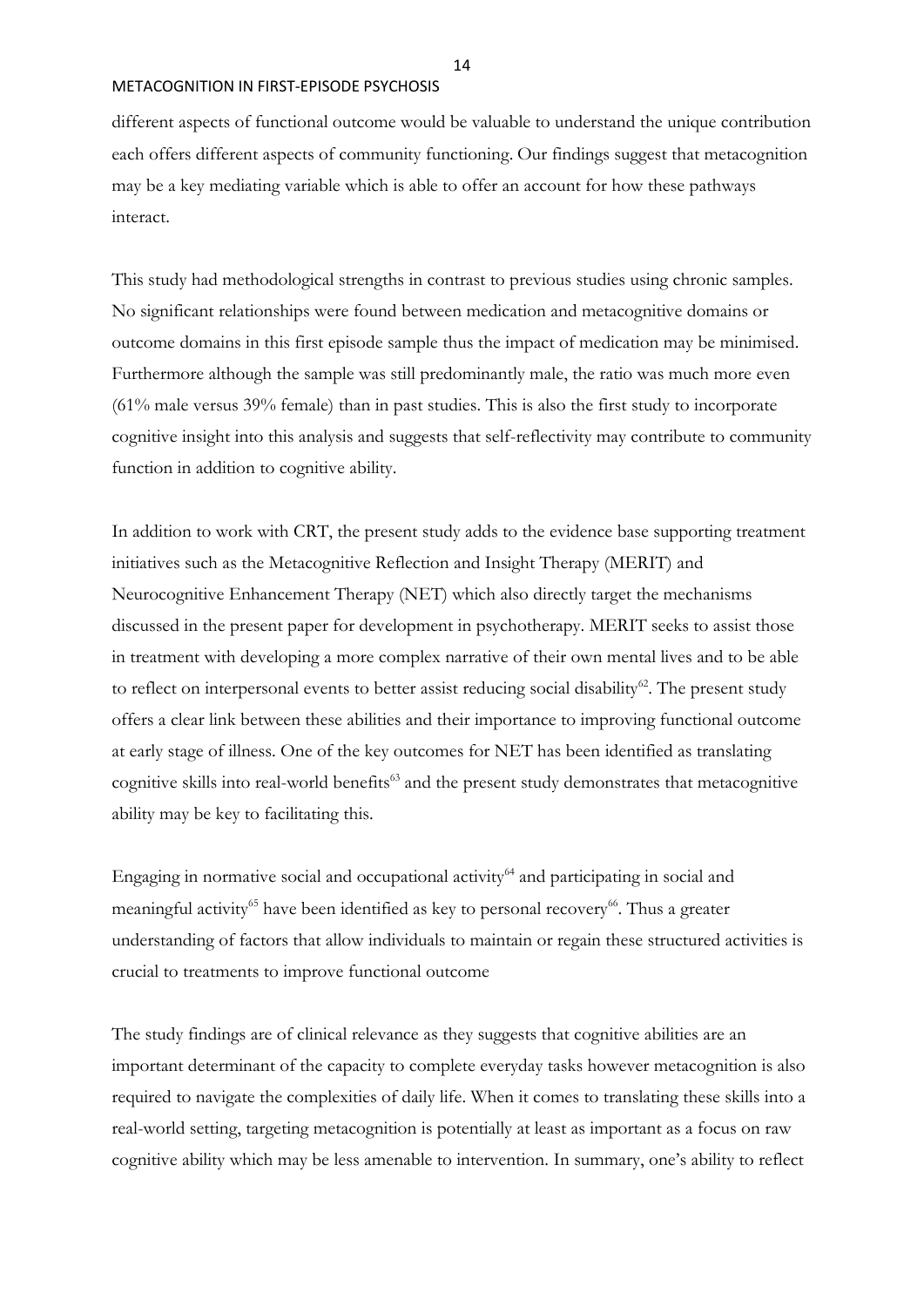back on cognition and monitor the transitions between mental states may improve both the capacity to complete daily tasks and apply these competencies to real-world situations.

#### **Limitations**

Whilst the present study attempted to address many of the identified issues with known research, a number of limitations must be held in mind when considering the findings. Firstly, the present study is cross-sectional so the impact of changes in neurocognition and metacognition and how these may impact on functional levels in the individual are not known. The reverse model testing offers support to the direction of effects however Maxwell and Cole<sup>67</sup> warn against claims of causation when employing cross-sectional data. Future studies tracking the changes in all three domains across time would offer greater insight into the mechanisms of the temporal relationship between variables.

The MAI, as a measure of synthetic metacognitive ability, relies on self-report of internal mechanisms. Language disturbances have been identified as a primary feature of schizophrenia<sup>68</sup> or as a result of current symptoms<sup>69</sup>. As a self-report interview measure reliant upon verbalisation of internal experiences, deficits may be due to linguistic deficits or descriptive impairment rather than metacognition per se. However as one of the measures of neurocognition is verbal IQ, logical memory and verbal fluency also draw on these abilities, both neurocognition and metacognition measurement would have been impacted on by language deficits in the study.

Secondly, the present study was potentially underpowered however sample size was acceptable for simple path analysis to detect mediation effects according to Fritz and MacKinnon<sup>70</sup>. In addition to maximise power, the models assessed were restricted; ideally the path models would have been measurement models with all indicators included however the present study had to approach this in a stepwise manner and run through multiple models to maintain a respectable case to parameter ratio<sup>71</sup>. Finally, due to the poor factor loading of self-certainty, the latent variable of metacognition was only measured by two indicators. Whilst Kenny suggests this as a minimum number, three is a safer option<sup>72</sup> and under estimation may lead to biased parameter estimates<sup>73</sup>. The significant correlation however between the two indicators helps to justify the use of only two indicators.

## **Implications**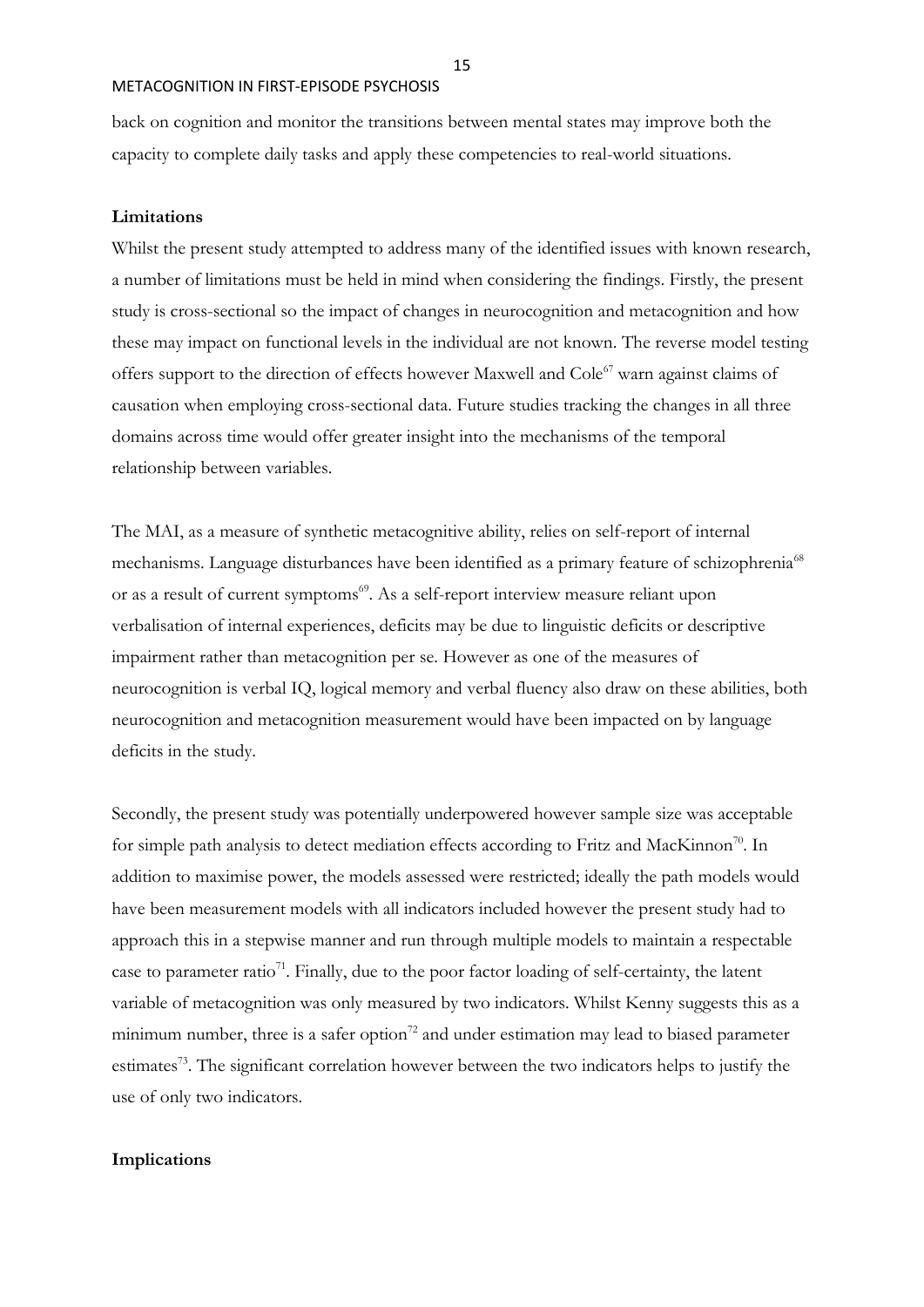Despite these restrictions, the present study implicates metacognition in both functional capacity and real-world functioning. This confirms the relationship between neurocognition and function being mediated by metacognition. This also demonstrates that this relationship is present at early stages of illness. Metacognition may be a critical ingredient in initiating, integrating and applying a host of skills into occupational and social situations and this may suggest that treatment programmes may wish to target this ability in care pathways. Cognitive remediation programmes have already started to incorporate metacognitive content to traditional cognitive remediation exercises<sup>36</sup> and the present study suggests that this is a valuable addition. By improving both cognition and metacognition rather than solely the former, recovery from psychosis after symptoms have subsided may be maximised. The effect sizes (variance accounted for) were also larger than previous studies investigating the relationship between neurocognition and function accounting for a large proportion of the overall variance in outcome. This offers far more explanation of functioning and highlights the importance of metacognition in functional outcome.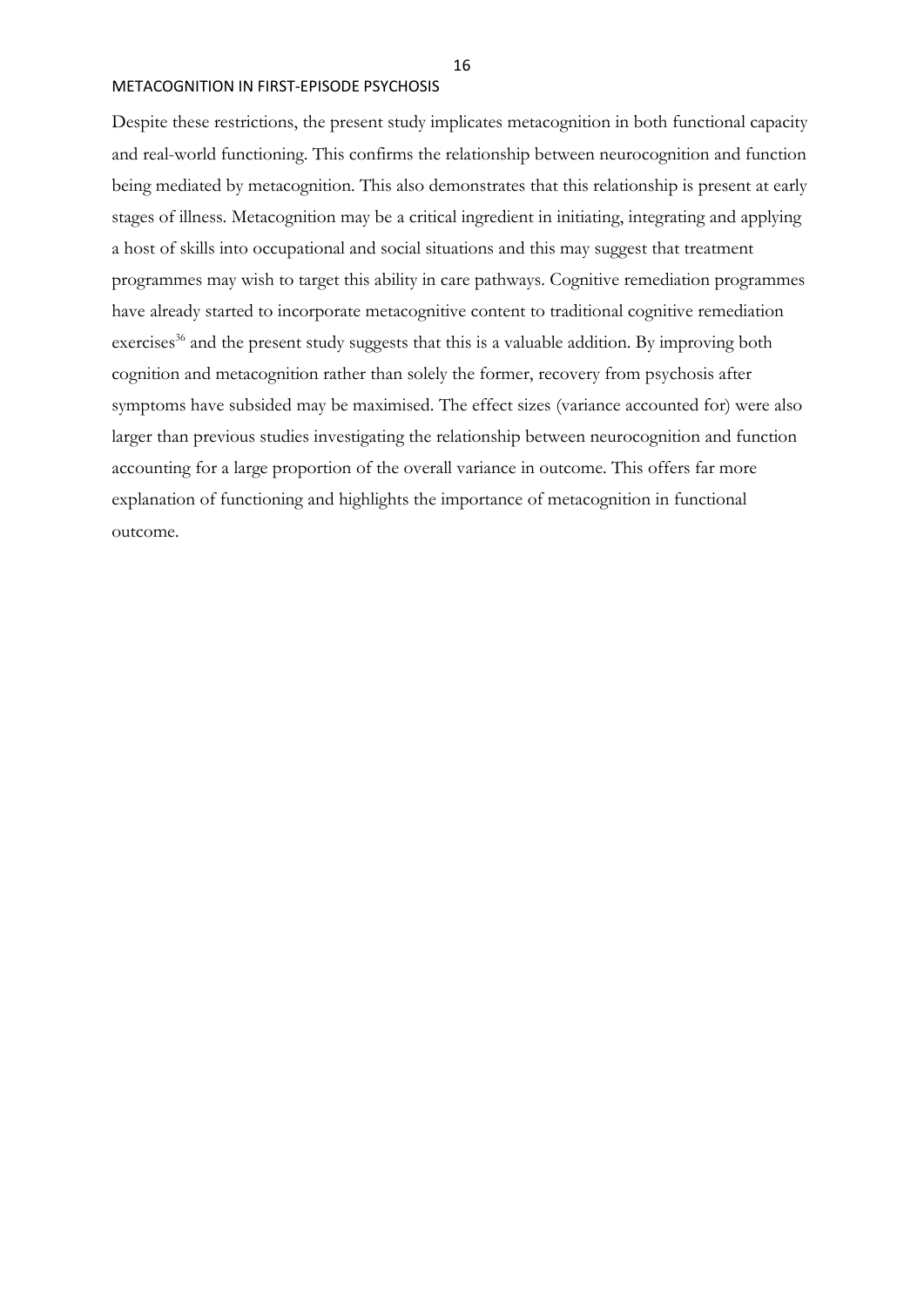# List of figures

Figure 1: *Mediation of the effect of neurocognition on functional capacity through metacognition. \*\*\*p<.001, \*\* p<.01, \*p<.05*



Figure 2: *Suggested mediation model of functional capacity to relationship objective community function mediated by metacognition.* Key: *\*\*\*p<.001, \*\* p<.01, \*p<.05*

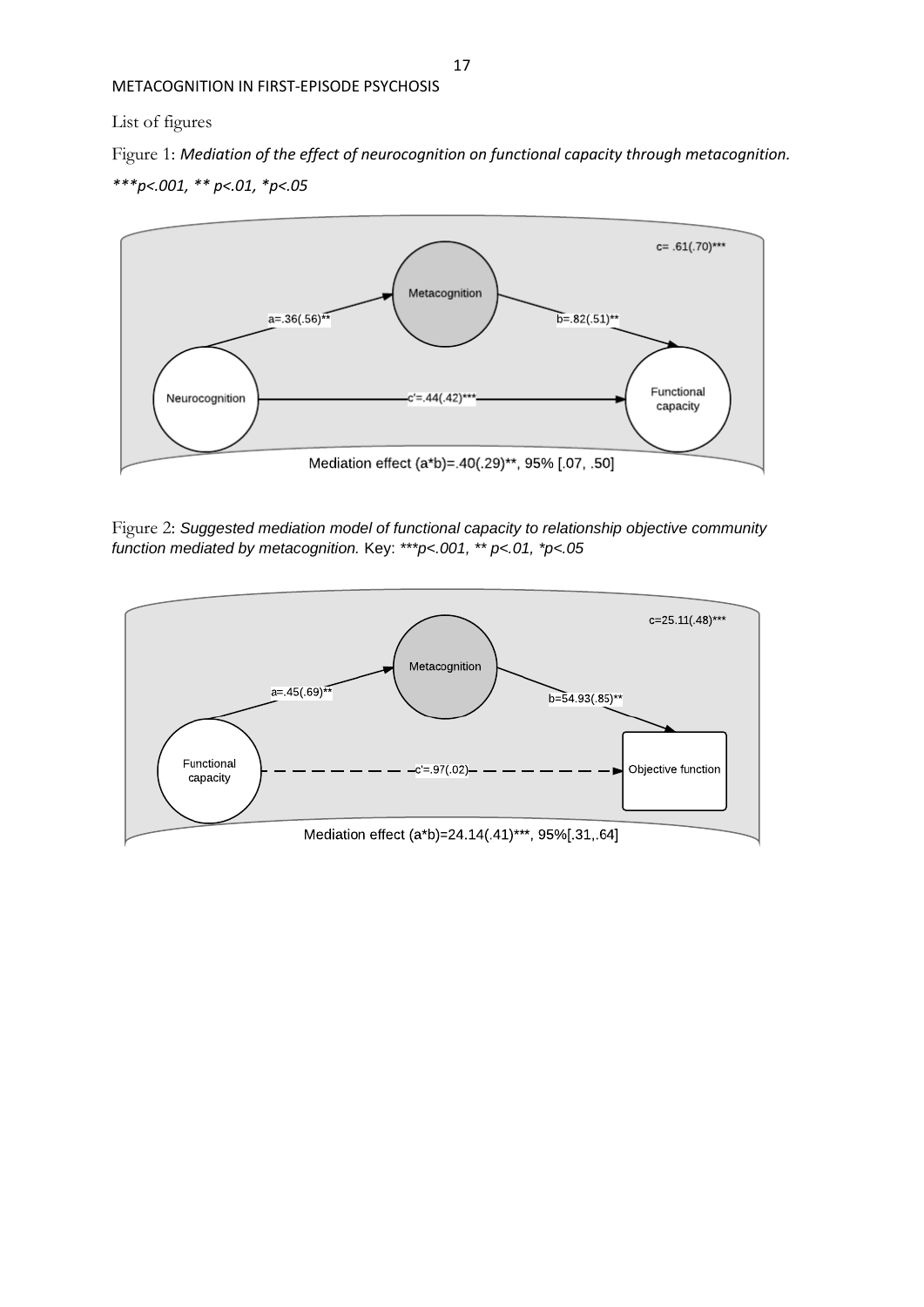List of tables

Table 1: Sample characteristics

| Sample characteristics                                               | Mean (SD)    |
|----------------------------------------------------------------------|--------------|
|                                                                      |              |
| Age                                                                  | 26.08(5.53)  |
| Gender (M/F)                                                         | 49/31        |
| Symptoms (positive)                                                  | 12.01(3.5)   |
| Symptoms (negative)                                                  | 13.6(4.92)   |
| Symptoms (general)                                                   | 28.35(6.7)   |
| Prescribed anti-psychotic medication (Y/N)                           | 48/32        |
| Olanzapine equivalent dose (of those prescribed medication) (mg/day) | 12.77 (7.79) |

Table 2: Variable mean scores and range

| Variables      |                                             | Raw score mean<br>(SD) | Range           |  |
|----------------|---------------------------------------------|------------------------|-----------------|--|
| Neurocognition | Logical Memory I (0-75)                     | 27.7 (10.9)            | $(10-55)$       |  |
|                | Logical Memory II (0-50)                    | 16.28 (8.26)           | $(0-35)$        |  |
|                | Letter-number Sequencing (0-21)             | 8.64(2.46)             | $(4-15)$        |  |
|                | Verbal Fluency (phonetic)                   | 32.28 (10.27)          | $(5-56)$        |  |
|                | Verbal Fluency (semantic)                   | 18.49 (4.77)           | $(9-29)$        |  |
|                | Matrix Reasoning (0-35)                     | 25.82 (4.13)           | $(13-34)$       |  |
|                | Vocabulary <sup>(0-80)</sup>                | 52.8(11.67)            | $(11-73)$       |  |
|                | Trailmaking Task (B-A)                      | 37.99 (33.88)          |                 |  |
| Metacognition  | (MAI) Monitoring <sup>(0-5)</sup>           | 2.93(1.25)             | $(0-5)$         |  |
|                | (MAI) Differentiation <sup>(0-5)</sup>      | 2.77(1.17)             | $(0-5)$         |  |
|                | (MAI) Integration <sup>(o-5)</sup>          | 2.83(1.22)             | $(0-5)$         |  |
|                | (MAI) Decentralism <sup>(0-5)</sup>         | 2.57(1.43)             | $(0-5)$         |  |
|                | (BCIS) Self-reflectivity <sup>(0-27)</sup>  | 14.3(5.06)             | $(0-5)$         |  |
|                | (BCIS) Self-certainty <sup>(0-18)</sup>     | 5.88(2.88)             | $(0-5)$         |  |
| Functional     | (UPSA) Finance (0-20)                       | 15.68 (3.06)           | $(7.27 - 20)$   |  |
| outcome        | (UPSA) Communication (0-20)                 | 12.99 (3.69)           | $(5-18.33)$     |  |
|                | (UPSA) Comprehension & planning (0-20)      | 12.48 (4.65)           | $(0-20)$        |  |
|                | (UPSA) Transport (0-20)                     | 15.12 (3.03)           | $(8.89 - 20)$   |  |
|                | (UPSA) Household (0-20)                     | 15.75(4.42)            | $(0-20)$        |  |
|                | (Time Use) Structured activity (total hours | 24.97 (23.09)          | $(2.3 - 96.74)$ |  |
|                | per week)                                   |                        |                 |  |

*Key: Scale total range indicated in brackets (x-x)*

Table 3: Bivariate correlations between variables

|                                      | Education | Neurocognition | BCIS self-<br>reflectivity | MAI       | UPSA     | Time<br>Use |
|--------------------------------------|-----------|----------------|----------------------------|-----------|----------|-------------|
| Neurocognition                       | $.56***$  | 1              |                            |           |          |             |
| <b>Beck Cognitive Insight Scale:</b> | $-37***$  | .19            | 1                          |           |          |             |
| self-reflectivity                    |           |                |                            |           |          |             |
| Synthetic metacognition (MAI)        | $.56***$  | $.61***$       | $.43***$                   |           |          |             |
| Functional capacity (UPSA)           | $-57***$  | $.70***$       | $.31***$                   | .8 $1***$ |          |             |
| Self-report social and               | $.43***$  | $.48***$       | $-33^{**}$                 | $.84***$  | $.64***$ |             |
| occupational function (Time          |           |                |                            |           |          |             |
| Use)                                 |           |                |                            |           |          |             |

\*\*\**p*<.001, \*\* *p*<.01, \**p*<.05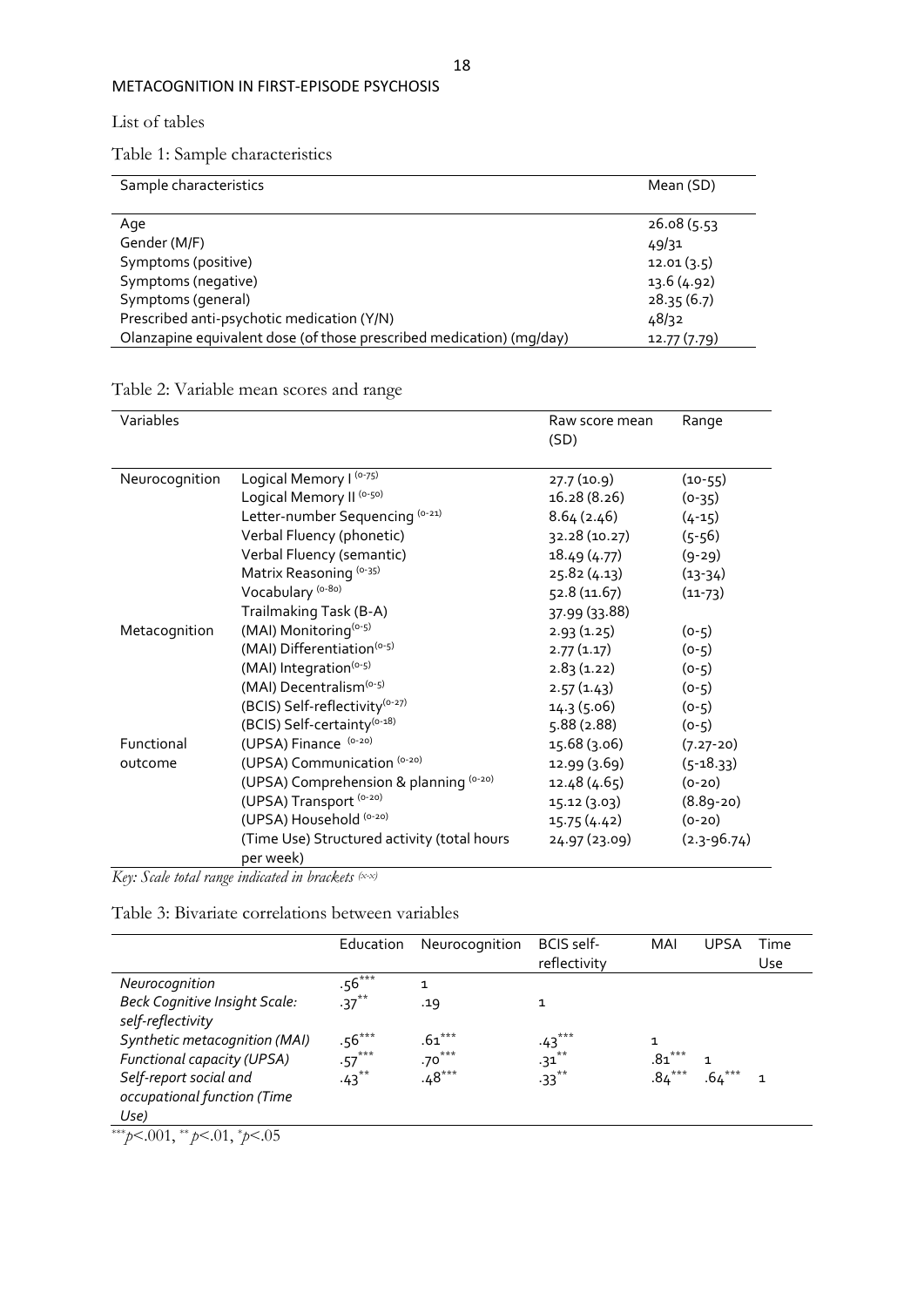| Predictor | Mediator | Outcome | Model fit          | <b>CFI/TFI/RMSEA</b> | Indirect                           | $R^2$ <sub>med</sub> | $R^2$ <sub>out</sub> |
|-----------|----------|---------|--------------------|----------------------|------------------------------------|----------------------|----------------------|
|           |          |         | $(\chi^2$ (df), p) |                      | (a*b.[95%CI])                      |                      |                      |
| NC.       | MC.      | FX.     | $.03(1)$ , $.86$   | 1.00, 1.04, .00      | $.40(.29)$ <sup>*</sup> [.07, .50] | .313                 | .673                 |
| NC.       | MC.      | FO.     | $.11(1)$ , .74     | 1.00, 1.04, .00      | $18.55(.41)$ [.31, .64]            | .317                 | .594                 |
| NC.       | FX.      | FO.     | $.00(0)$ , $.00^a$ | 1.00, 1.00, .00      | 18.74(.40) [.26, .55]              | .495                 | .413                 |
| FX.       | MC.      | FO.     | .17(1), 68         | 1.00, 1.00, 0.00     | $24.14(.41)$ ** $[.31, .64]$       | .314                 | .66                  |
| NC.       | MC, Neg  | FX      | $.22(3)$ , $.00$   | .89, .63, .00        | 25.68(.60) [.24, .95]              | .595                 | .71                  |

Table 4: Full list of mediation models with fit statistics

\*\*\*=*p*<.001, *\*\**=*p*<.01, *\**= *p*<.05. Notes: NC=neurocognition, MC=metacognition, FX=functional capacity, FO=self-report structured activity, Neg=negative symptoms,  $a=$  just identified model, ( )= standardised value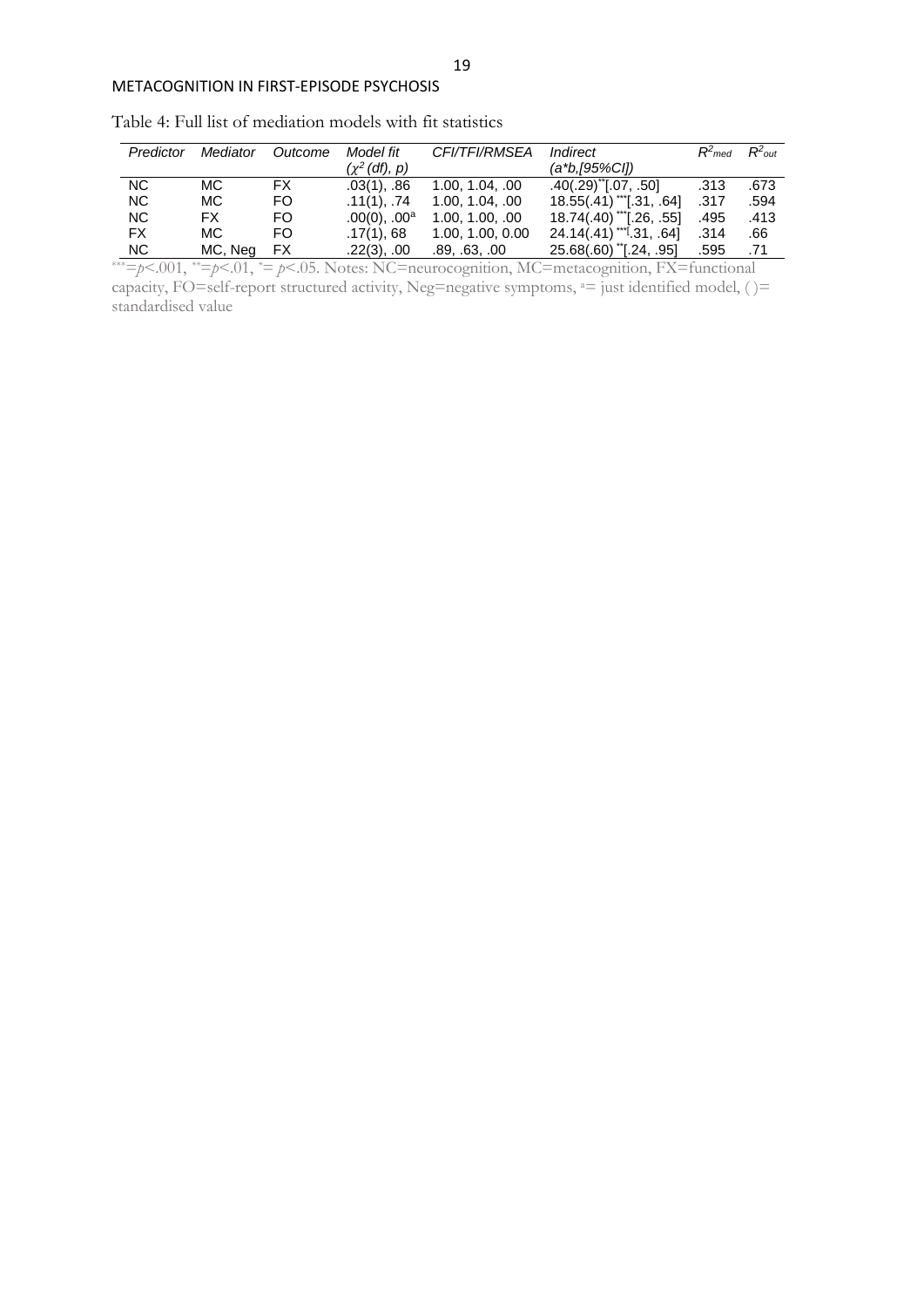# References

- 1. Reichenberg A, & Harvey PD. Neuropsychological impairments in schizophrenia: Integration of performance-based and brain imaging findings. *Psychological Bulletin.* 2007; *133*(5): 833–58.
- 2. Nuechterlein KH, Subotnik KL, Ventura J, Green MF, Gretchen-Doorly D, Asarnow RF. The puzzle of schizophrenia: tracking the core role of cognitive deficits. *Development and Psychopathology.* 2012; *24*(2): 529–36.
- 3. Green MF. What are the functional consequences of neuro- cognitive deficits in schizophrenia? *Am J Psychiatry*. 1996;153:321–330.
- 4. Green MF, Kern RS, Braff DL, Mintz J. Neurocognitive deficits and functional outcome in schizophrenia: are we measuring the "right stuff"? *Schizophr Bull.* 2000;26:119-136.
- 5. Addington J, Addinton, J. Neurocognitive and social functioning in schizophrenia: a 2.5 year follow-up study. *Schizophrenia Research*. 2000; 44: 47-56.
- 6. Stirling J, Stirling C, White S. et al. Neurocognitive function and outcome in first-episode schizophrenia: a 10-year follow-up of an epidemiological cohort. *Schizophrenia research. 2003;* 65: 75–86.
- 7. Jaeger J, Berns S, Czobar P. The Multidimensional Scale of Independent Functioning: A new instrument for measuring functional disability in psychiatric populations. *Schizophrenia Bulletin*. 2003;29:153–167.
- 8. Green MF, Kern RS, Heaton RK. Longitudinal studies of cognition and functional outcome in schizophrenia: implications for MATRICS. *Schizophrenia Research*. 2004;72:41– 51.
- 9. Lepage M, Bodnar M, Bowie CR. In Review Neurocognition: Clinical and Functional Outcomes in Schizophrenia. *Canadian Journal of Psychiatry*. 2014;59(1).
- 10. Keefe RS, Haig GM, Marder SR, et al. Report on ISCTM Consensus Meeting on Clinical Assessment of Response to Treatment of Cognitive Impairment in Schizophrenia. *Schizophrenia bulletin*. 2016;42(1):19-33.
- 11. Wykes T, Huddy V, Cellard C, McGurk SR, Czobor P. A meta- analysis of cognitive remediation for schizophrenia: methodology and effect sizes. *Am J Psychiatry*. 2011;168:472–485.
- 12. Wykes T, Reeder C, Huddy V, Taylor R, Wood H, Ghirasim N, Kontis D, Landau S. Developing models of how cognitive improvements change functioning: mediation, moderation and moderated mediation. *Schizophrenia research*. 2012;138(1):88-93.
- 13. Schmidt SJ, Mueller DR, Roder V. Social cognition as a mediator variable between neurocognition and functional outcome in schizophrenia: empirical review and new results by structural equation modelling. *Schizophr Bull*. 2011;37:S41–S54.
- 14. Nicolò G, Dimaggio G, Popolo, R. et al. Associations of metacognition with symptoms, insight, and neurocognition in clinically stable outpatients with schizophrenia. *The Journal of Nervous and Mental Disease. 2012; 200*(7): 644–7.
- 15. Lysaker PH, Mccormick, BP, Snethen G, et al. Metacognition and social function in schizophrenia : Associations of mastery with functional skills competence. *Schizophrenia Research*. 2011; *131*(1-3): 214–218.
- 16. Frith CD. The role of metacognition in human social interactions. *Philosophical Transactions of the Royal Society of London. Series B, Biological Sciences*. 2012; *367*(1599): 2213–23.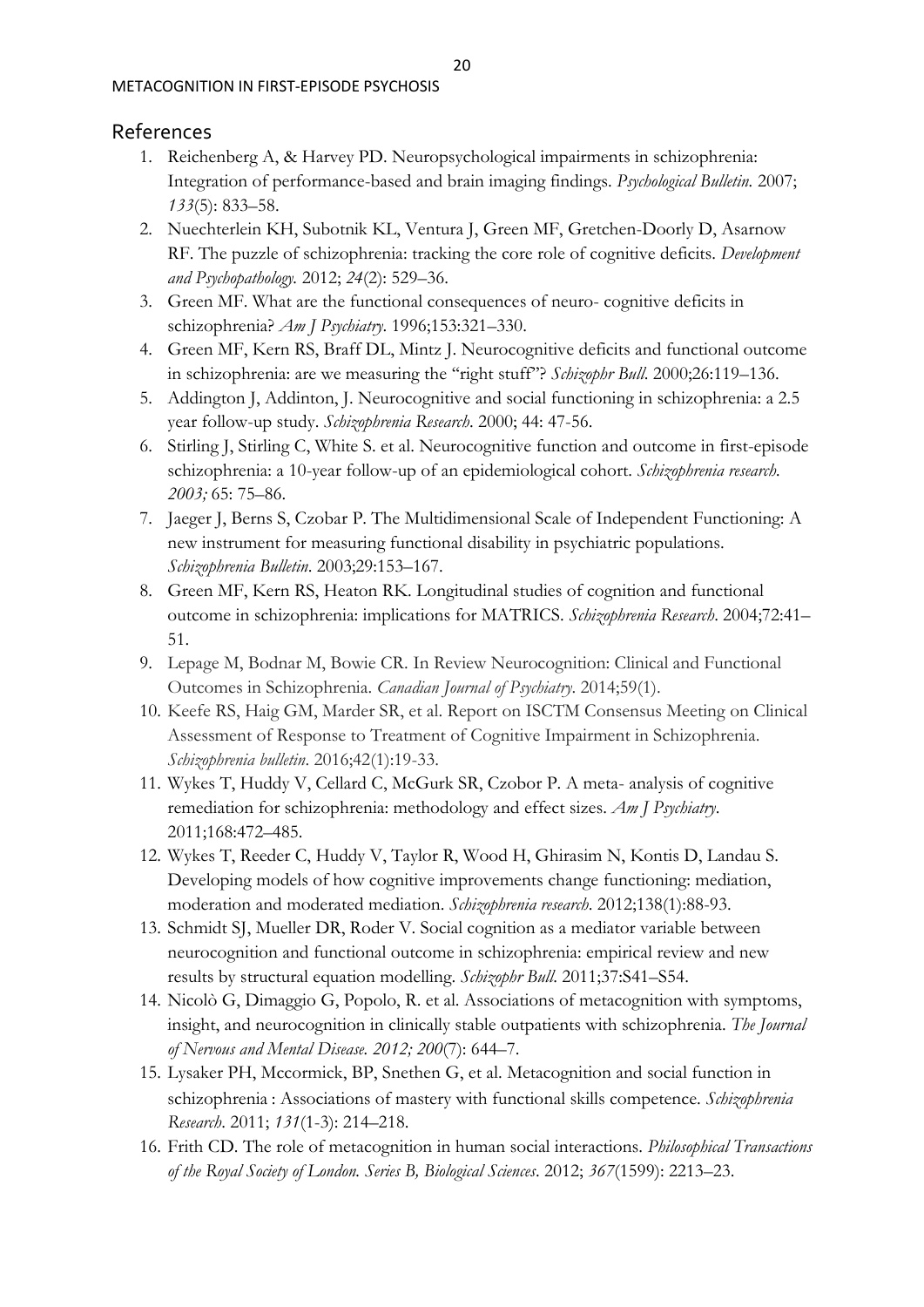- 17. linkage PH, Carcione A, Dimaggio G, et al. Metacognition amidst narratives of self and illness in schizophrenia: associations with neurocognition, symptoms, insight and quality of life*. Acta Psychiatr Scand*. 2005;112:64–71.
- 18. Brüne M, Dimaggio G, linkage PH. Metacognition and social functioning in schizophrenia: evidence, mechanisms of influence and treatment implications. *Current Psychiatry Review*. 2011;7:239–247.
- 19. Lysaker PH, Dimaggio G, Daroyanni P, et al. Assessing metacognition in schizophrenia with the Metacognition Assessment Scale: associations with the Social Cognition and Object Relations Scale. *Psychology and Psychotherapy: Theory, Research and Practice*. 2010; 83(3):303-315.
- 20. Koriat A. Easy comes, easy goes? The link between learning and remembering and its exploitation in metacognition. *Memory & Cognition*. 2008; 36(2):416-28.
- 21. Lysaker PH, Warman DM, Dimaggio G, et al. Metacognition in schizophrenia: associations with multiple assessments of executive function. *Journal of Nervous Mental Disorder*. 2008;196:384–389.
- 22. Semerari A, Carcione A, Dimaggio G, et al. How to evaluate metacognitive functioning in psychotherapy? The Metacognition Assessment scale and its applications. *Clinical Psychology & Psychotherapy*. 2003;10, 238–261.
- 23. Beck AT, Baruch E, Balter JM, Steer RA, Warman DM. A new instrument for measuring insight: the Beck Cognitive In- sight Scale. *Schizophrenia Research*. 2004;68:319–329.
- 24. Bruno N, Sachs N, Demily C, Franck N, Pacherie E. Delusions and metacognition in patients with schizophrenia. *Cognitive Neuropsychiatry*. 2012;17(1):1-8.
- 25. Giusti L, Mazza M, Pollice R, Casacchia M, Roncone R. Relationship between self‐ reflectivity, Theory of Mind, neurocognition, and global functioning: An investigation of schizophrenic disorder. *Clinical Psychologist*. 2013;17(2):67-76.
- 26. Lysaker PH, Shea AM, Buck KD, et al. Metacognition as a mediator of the effects of impairments in neurocognition on social function in schizophrenia spectrum disorders. *Acta Psychiatrica Scandinavica*. 2010;122(5):405-13.
- 27. Lysaker PH, Dimaggio G, Buck KD, Carcione A, Nicolò G. Metacognition within narratives of schizophrenia: associations with multiple domains of neurocognition. *Schizophrenia Research*. 2007;93(1):278-87.
- 28. Lepage M, Buchy L, Bodnar M, Bertrand MC, Joober R, Malla A. Cognitive insight and verbal memory in first episode of psychosis. *European Psychiatry*. 2008;23(5):368-74.
- 29. Vohs JL, Hummer TA, Yung MG, Francis MM, Lysaker PH, Breier A. Metacognition in Early Phase Psychosis: Toward Understanding Neural Substrates. *International journal of molecular sciences*. 2015;16(7): 14640-14654.
- 30. Bell MD, Tsang HW, Greig TC, Bryson GJ. Neurocognition, social cognition, perceived social discomfort, and vocational outcomes in schizophrenia. *Schizophrenia Bulletin*. 2009;35: 738–747.
- 31. Robertson DA, Hargreaves A, Kelleher EB, et al. Social dysfunction in schizophrenia: An investigation of the GAF scale's sensitivity to deficits in social cognition. *Schizophrenia Research.* 2013;146(1):363-5.
- 32. Leifker FR, Patterson TL, Heaton RK, Harvey PD. Validating measures of real-world outcome: the results of the VALERO expert survey and RAND panel. *Schizophrenia Bulletin*. 2011;37:334–343.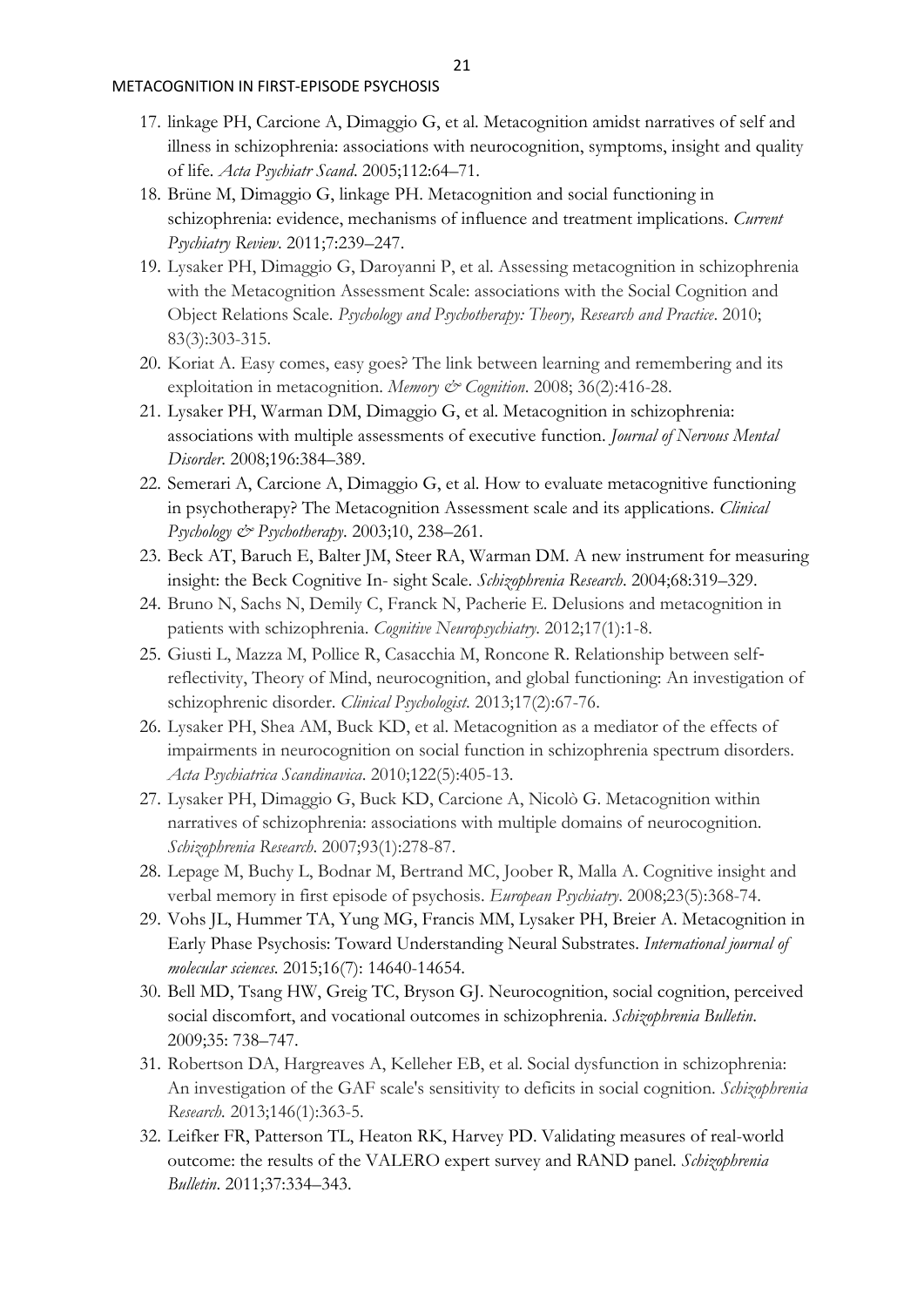- 33. Lysaker PH, Gumley A, Luedtke B, Buck KD, Ringer JM, Olesek K, Kukla M, Leonhardt BL, Popolo R, Dimaggio G. Social cognition and metacognition in schizophrenia: evidence of their independence and linkage with outcomes. Acta Psychiatrica Scandinavica. 2013; 127(3):239-47.
- 34. Patterson TL, Mausbach BT. Measurement of functional capacity: a new approach to understanding functional differences and real-world behavioral adaptation in those with mental illness. *Annual review of clinical psychology*. 2010; 6-139.
- 35. Bowie CR, Reichenberg A, Patterson TL, Heaton RK, Harvey PD. Determinants of realworld functioning performance in schizophrenia: correlations with cognition, functional capacity, and symptoms. *American Journal of Psychiatry*. 2006;163:418–425.
- 36. Gupta M, Bassett E, Iftene F, Bowie CR. Functional out- comes in schizophrenia: understanding the competence- performance discrepancy. *Journal of Psychiatric Research*. 2012;46:205–211.
- 37. Cella M, Reeder C, Wykes T. Group cognitive remediation for schizophrenia: Exploring the role of therapist support and metacognition. *Psychology and Psychotherapy: Theory, Research and Practice*. 2015.
- 38. Leucht S, Samara M, Heres S, Patel MX, Woods SW, Davis JM. Dose equivalents for second-generation antipsychotics: the minimum effective dose method. *Schizophrenia Bulletin*. 2014;40(2):314-26.
- 39. Nuechterlein KH, Green MF, Kern RS, et al. The MATRICS Consensus Cognitive Battery, Part 1: test selection, reliability, and validity. American Journal of Psychiatry. 2008;165:203–213
- 40. Wechsler, D. *Wechsler Adult Memory Scale-Revised*. New York, NY: Psychological Corporation, 1987.
- 41. Lezak MD, Howieson DB, Loring DW. *Neuropsychological Assessment*. 4th ed. New York, NY: Oxford University Press; 2004.
- 42. Wechsler D. *Manual for the Wechsler Abbreviated Intelligence Scale (WASI)*. San Antonio, Texas: The Psychological Corporation; 1999.
- 43. Semerari A, Cucchi M, Dimaggio G,. The development of the Metacognition Assessment Interview: Instrument description, factor structure and reliability in a non-clinical sample. *Psychiatry Research*. 2012;200(2):890-5.
- 44. Lysaker PH, Vohs JL, Ballard R, et al. Metacognition, self-reflection and recovery in schizophrenia*. Future Neurology*. 2013;8(1):103-15.
- 45. McLeod HJ, Gumley AI, MacBeth A, Schwannauer M, Lysaker PH. Metacognitive functioning predicts positive and negative symptoms over 12 months in first episode psychosis. *Journal of Psychiatric Research.* 2014;54:109-15.
- 46. Pellecchia G, Moroni F, Carcione A, Colle L, Dimaggio G, Nicolò G, Pedone R, Procacci M, Semerari A. Metacognition assessment interview: Instrument description and factor structure. Clinical Neuropsychiatry. 2015; 12 (6): 157-165.
- 47. Riggs SE, Grant PM, Perivoliotis D, Beck AT. Assessment of cognitive insight: a qualitative review*. SchizophreniaBulletin*. 2012;38: 338-350.
- 48. Tranulis C, Lepage M, Malla A. Insight in first episode psychosis: who is measuring what*? Early Intervention in Psychiatry*. 2008;2:34–41.
- 49. Kay SR, Fiszbein A, Opler LA. The Positive and Negative Syndrome Scale (PANSS) for Schizophrenia. *Schizophrenia Bulletin*. 1987;13:261–276.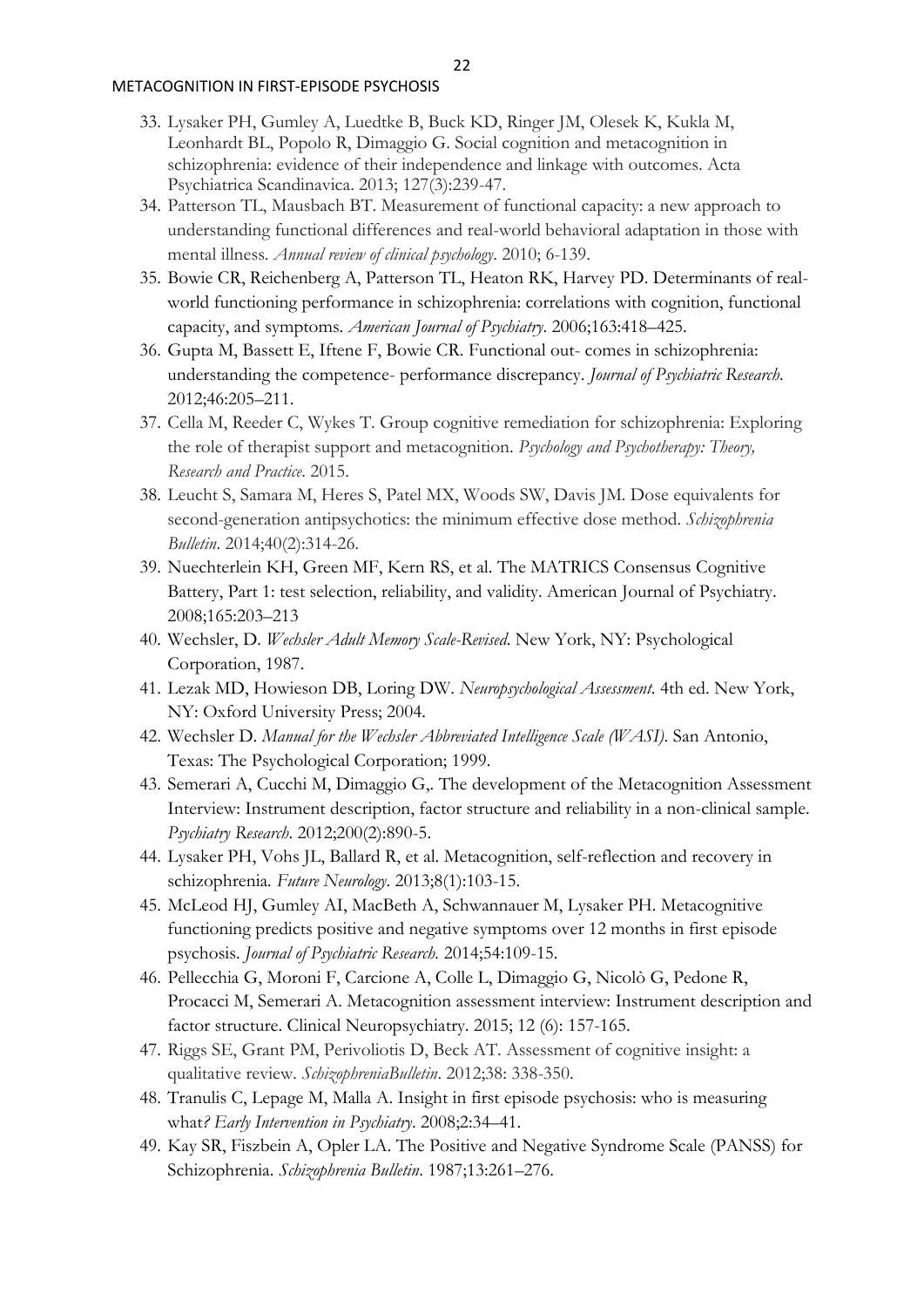- 50. Peralta MV, Cuesta Zorita, M.J. Validation of positive and negative symptom scale (PANSS) in a sample of Spanish schizophrenic patients. *Actas Luso Esp. Neurol. Psiquiatr. Cienc. Afines*. 1994; 22: 171–177
- 51. Patterson TL, Goldman S, McKibbin CL, Hughs T, Jeste DV. UCSD Performance-Based Skills Assessment: development of a new measure of everyday functioning for severely mentally ill adults. *Schizophrenia Bulletin*. 2001;1;27(2):235-45.
- 52. Short S. *Review of the UK 2000 Time Use Survey*. London: Office for National Statistics. 2006; Jul.
- 53. Velligan DI, Fredrick M, Mintz J, et al. The reliability and validity of the MATRICS Functional Assessment Battery. *Schizophrenia Bulletin*. 2014;40(5):1047-52.
- 54. Vesterager L, Christensen TØ, Olsen BB, et al. Cognitive and clinical predictors of functional capacity in patients with first episode schizophrenia. *Schizophrenia Research*. 2012;141(2):251-6.
- 55. Mendella PD, Burton CZ, Tasca GA, Roy P, Louis LS, Twamley EW. Compensatory cognitive training for people with first-episode schizophrenia: Results from a pilot randomized controlled trial. *Schizophrenia research*. 2015;162(1):108-11.
- 56. Hodgekins J, French P, Birchwood M, et al. Comparing time use in individuals at different stages of psychosis and a non-clinical comparison group. *Schizophrenia Research*. 2015;161(2):188-93.
- 57. Preacher KJ, Hayes AF. Asymptotic and resampling strategies for assessing and comparing indirect effects in multiple mediator models. *Behavior Research Methods*. 2008;40(3):879-91
- 58. Hamm JA, Renard SB, Fogley RL, et al. Metacognition and social cognition in schizophrenia: stability and relationship to concurrent and prospective symptom assessments. *Journal of Clinical Psychology*. 2012;68:1303–1312.
- 59. Abu-Akel A, Bo S. Superior mentalizing abilities of female patients with schizophrenia. *Psychiatry research*. 2013;210(3):794-9.
- 60. Gilleen J, David A, Greenwood K. Self-reflection and set-shifting mediate awareness in cognitively preserved schizophrenia patients. Cognitive neuropsychiatry. 2016;1-2.
- 61. Green MF, Llerena K, Kern RS. The "Right Stuff" Revisited: What Have We Learned About the Determinants of Daily Functioning in Schizophrenia?. *Schizophrenia Bulletin*. 2015;41(4): 781-785
- 62. Hillis JD, Leonhardt BL, Vohs JL, Buck KD, Salvatore G, Popolo R, Dimaggio G, Lysaker PH. Metacognitive reflective and insight therapy for people in early phase of a schizophrenia spectrum disorder. Journal of Clinical Psychology. 2015;71(2):125-35.
- 63. Bell MD, Zito W, Greig T, Wexler BE. Neurocognitive enhancement therapy with vocational services: work outcomes at two-year follow-up. Schizophrenia research. 2008;105(1):18-29.
- 64. Lam MM, Pearson V, Ng RM, Chiu CP, Law CW, Chen EY. What does recovery from psychosis mean? Perceptions of young first-episode patients. International Journal of Social Psychiatry. 2011; 57 (6): 580-587.
- 65. Salzmann-Erikson M. An integrative review of what contributes to personal recovery in psychiatric disabilities. Issues in mental health nursing. 2013; 34(3):185-91.
- 66. Repper J, Perkins R. Recovery and social inclusion. Mental Health Nursing Skills. 2009:85-95.
- 67. Maxwell SE, Cole DA. Bias in cross-sectional analyses of longitudinal mediation. *Psychological Methods*. 2007;12(1):23.